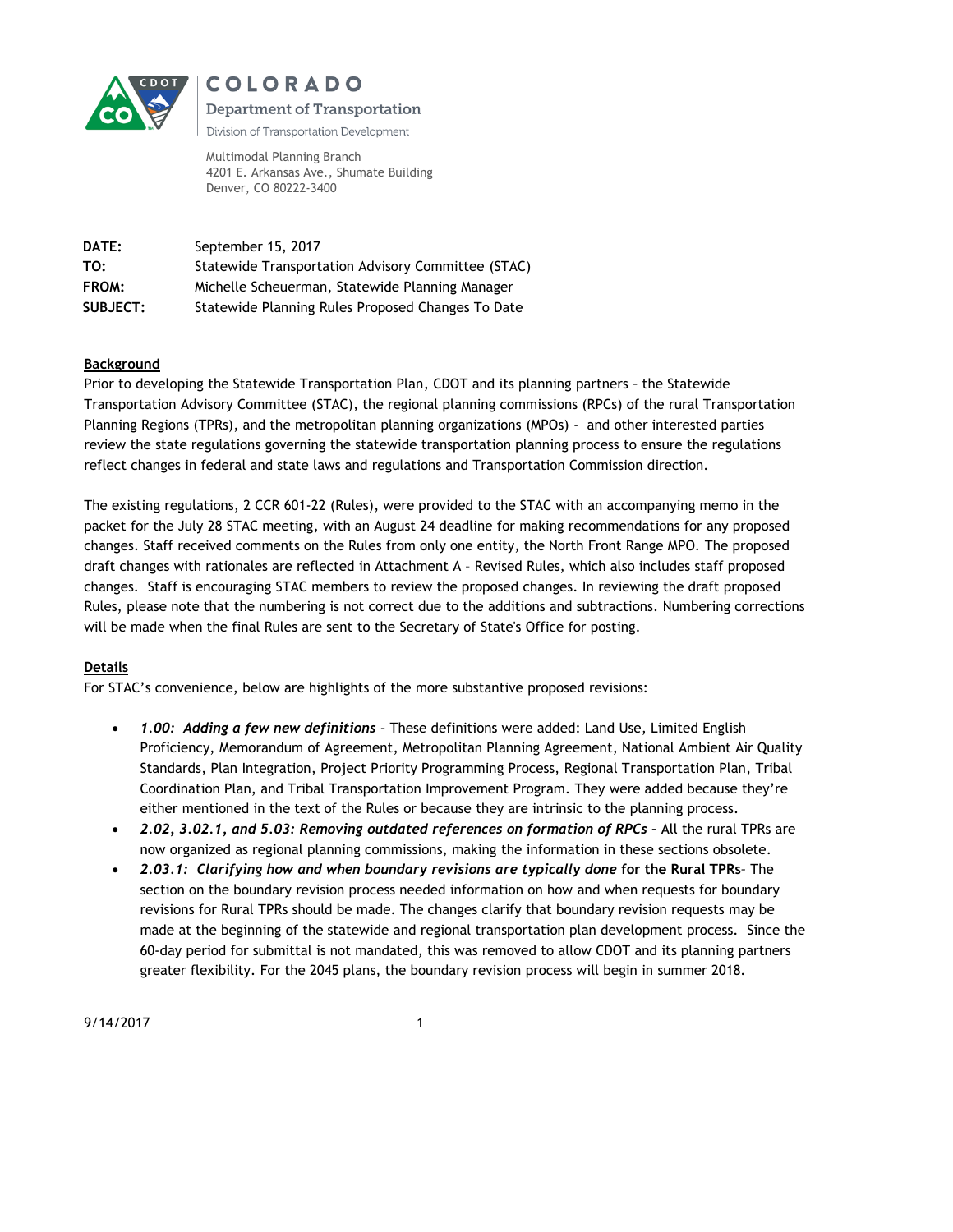- *2.07.1: Revising transportation planning coordination with the tribal governments The changes* emphasize that the long-range tribal transportation plans are integrated into the Statewide Transportation Plan and the tribal transportation improvement programs (TIP) are incorporated into the STIP without modification.
- *3.01 and 3.02: Adding additional duties and expanding voting membership of the STAC –* These sections were revised to reflect HB16-1018 and HB16-1169.
- *1.00, 4.02.5.4, and 4.02.5.6: Providing for persons with limited English proficiency –* These sections were revised to reflect the Federal Highway Administration (FHWA) Title VI program that was established to ensure that the following populations are protected during planning for the expenditure of federal money: race, color, national origin, sex, age, low-income, disability, and those with limited English proficiency.
- *1.00, 4.04.1.2, and 4.06.1: Removing fiscal constraint references about statewide and rural regional plans –* References to fiscal constraint were removed except for those sections pertaining to the MPO TIPs, the tribal TIPs, and the STIP, which all must be fiscally constrained, and to the required MPO transportation plan finance plans. The rural RTPs do not need to be fiscally constrained under state law.
- *1.23, 4.04, 6.01.3: Removing references to the Regional and Statewide Plan Guidebook –* The Guidebook is no longer in existence.
- *1.00, 2.05, 5.02, and 6.02: Making "Regional Planning Commission" apply to rural TPRs and not to the MPOs –* This distinction needed to be made.
- *7.00: Adding more detail to the section on Transportation Improvement Programs (TIPs) of the MPOs and the Statewide Transportation Improvement Program (STIP) –* More detail was needed in the Rules regarding development of the TIPs and STIP, and reiterating that both are fiscally constrained.

# **Next Steps**

- October 6, 2017 –STAC to submit comments on the revised Rules to Gail Hoffman at [gail.hoffman@state.co.us](mailto:gail.hoffman@state.co.us)
- January 18, 2018 Transportation Commission approves opening the Rules to interested parties that may be affected by the Rules (e.g., counties, municipalities, transit agencies).
- March 7, 2018 Rule-Making Public Hearing
- March 23, 2018 Staff provides overview of comments received by interested parties and obtains STAC concurrence on proposed changes. Staff requests that the STAC recommend the revised Rules be adopted by Transportation Commission.
- April 19, 2018 Transportation Commission adopts the Rules.
- May 25, 2018 Final Rules published in Colorado Register.
- June 14, 2018 Rules become effective.

# **Attachment**

Attachment A: Proposed Draft Revised Rules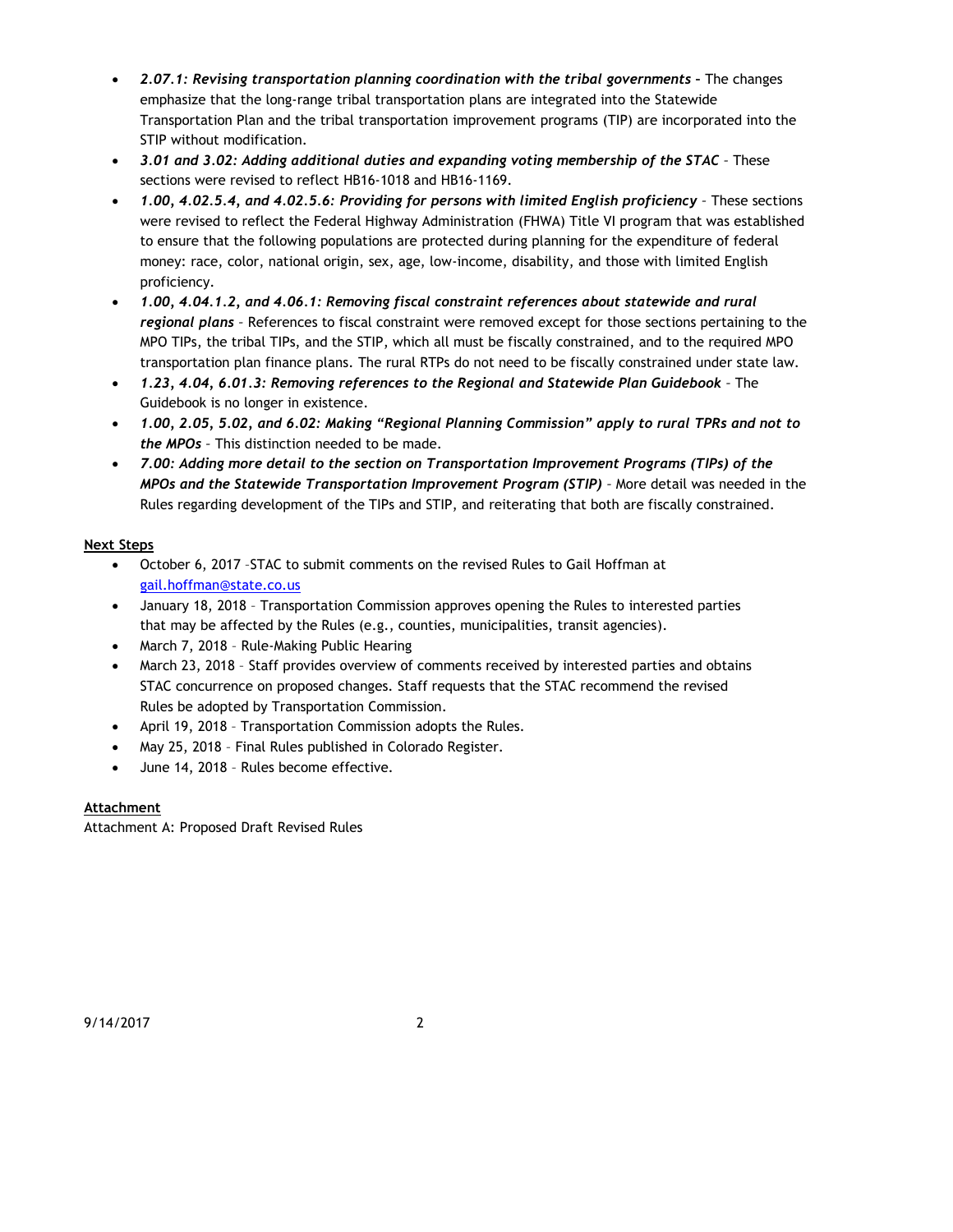#### **DEPARTMENT OF TRANSPORTATION**

#### **Transportation Commission**

# **STATEWIDE TRANSPORTATION PLANNING PROCESS AND TRANSPORTATION PLANNING REGIONS**

\_\_\_\_\_\_\_\_\_\_\_\_\_\_\_\_\_\_\_\_\_\_\_\_\_\_\_\_\_\_\_\_\_\_\_\_\_\_\_\_\_\_\_\_\_\_\_\_\_\_\_\_\_\_\_\_\_\_\_\_\_\_\_\_\_\_\_\_\_\_\_\_\_

**2 CCR 601-22**

#### **STATEMENT OF BASIS AND PURPOSE AND STATUTORY AUTHORITY**

The purpose of the Rules Governing the Statewide Transportation Planning Process and Transportation Planning Regions (Rules) **[Explanation by CDOT: makes sense to spell out full name on first reference in** the text] is to prescribe the statewide transportation planning process through which  $a<sub>z</sub>$  long-range multimodal, comprehensive statewide transportation plan will be developed, integrated, updated, and amended by the Colorado Department of Transportation (Department), in cooperation with local governments, Metropolitan Planning Organizations, Regional Planning Commissions, Indian tribal governments, Federal Highway Administration, Federal Transit Administration, Federal Aviation Administration, Federal Railroad Administration, U.S. Forest Service, Bureau of Land Management, Secretary of the Interior, National Park Service, other federal and state agencies, relevant state and federal agencies [Explanation by CDOT: seems awkward to list some federal agencies and not others, and not to list any state agencies; best to use a general description], the private sector, transit and freight operators, and the general public. This cooperative process is designed to coordinate regional transportation planning, guided by the statewide transportation policy set by the Department and the Colorado Transportation Commission (Commission), as a fundamental basis for developing the statewide transportation plan. The result of the statewide transportation planning process shall be a long-range, financially feasible, environmentally sound, multimodal transportation system plan for Colorado.

Further, the purpose of the Rules is to define the state's Transportation Planning Regions for which longrange Regional Transportation Plans are developed, prescribe the process for conducting and initiating transportation planning in the non-MPO Transportation Planning Regions and coordinating with the Metropolitan Planning Organizations for planning in the metropolitan areas. The Memorandum of Agreement (MOA) that serves as the Metropolitan Planning Agreement (MPA) per 23 CFR 450 between the Department, each MPO, and applicable transit provider(s) [Explanation by CDOT: language suggested by FHWA on another document]Memorandums of Agreement ("MOA") between the Department and each MPO further prescribe the transportation planning process in the MPO transportation planning regions. In addition, the purpose of the Rules is to describe the organization and function of the Statewide Transportation Advisory Committee (STAC) as established by § 43-1-1104, Colorado Revised Statutes (C.R.S.).

The Rules are being-promulgated to meet the intent of both the U.S. Congress and the Colorado General Assembly for developing a continuing, cooperative, and comprehensive statewide performance-based multimodal transportation planning process for producing a statewide transportation plan that addresses the transportation needs of the stateto address the transportation problems of the state by producing a statewide transportation plan. This plan will be process is implemented by systematic project prioritization and selection and budgeting of resources, utilizing a comprehensive input process. **[Explanation by** CDOT: language intended to better explain purpose of Rules]

The Rules are intended to be consistent with and not be a replacement for the federal transportation planning requirements contained in 23 United States Code (U.S.C.) 134, 135 and 150450, Pub. L. No. 114-94 (Fixing America's Surface Transportation Act or the "FAST Act") signed into law on December 4, 2015, PL 112-141 ("Moving Ahead for Progress in the 21<sup>st</sup> Century" or "MAP-21") and its implementing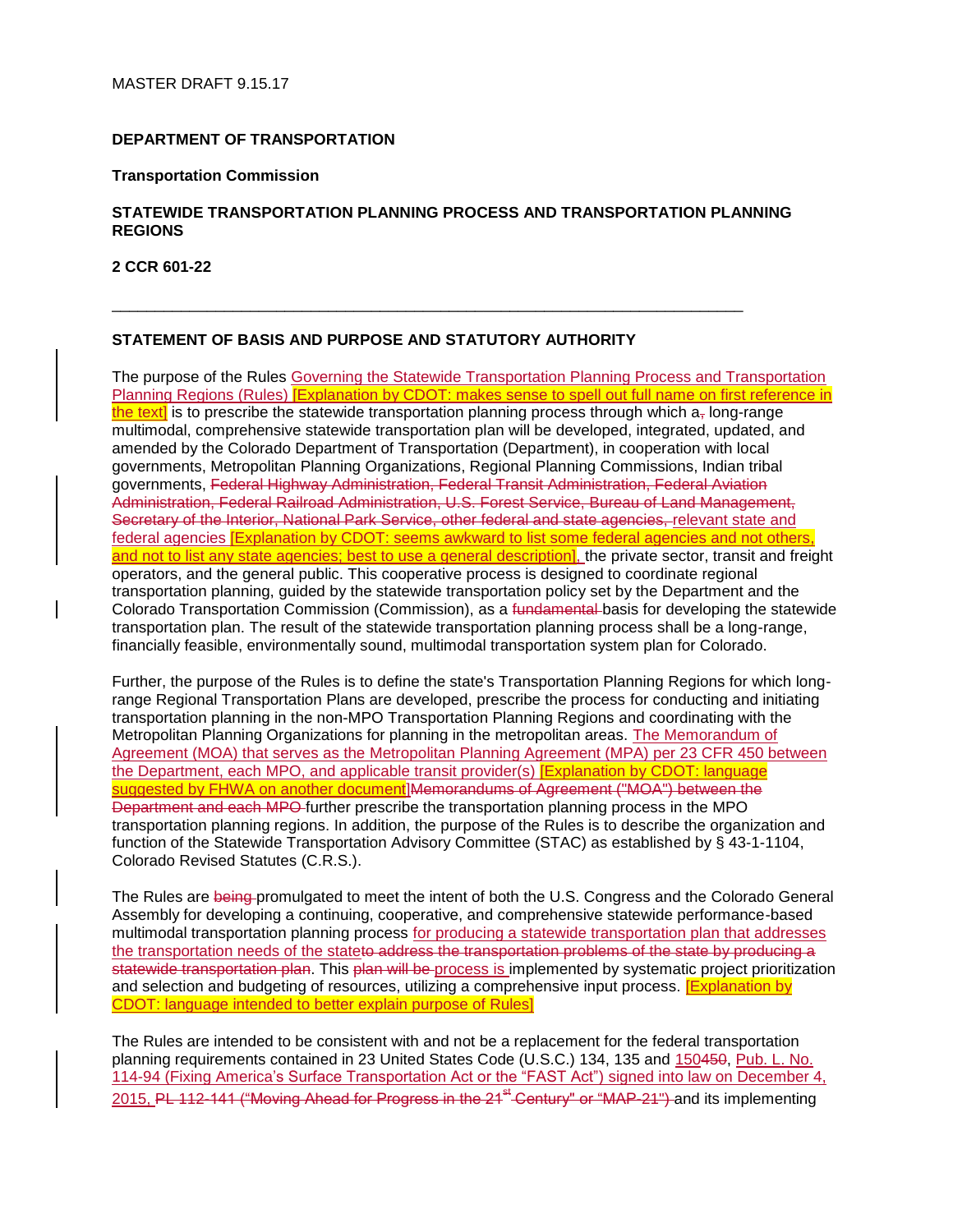### MASTER DRAFT 9.15.17

regulations, where applicable, contained in 23 Code of Federal Regulations (CFR) Part 450, including Subparts A, B and C and 25 CFR Part 170.421 in effect as of <del>October 1, 2012</del>August 1, 2017, which are hereby incorporated into the Rules by this reference, and do not include any later amendments. All referenced laws and regulations shall be available for copying or public inspection during regular business hours from the Office of Policy and Government Relations, Colorado Department of Transportation, 2829 W. Howard Pl., Denver, Colorado 80204. 4201 E. Arkansas Avenue, Denver, Colorado 80222 [Explanation: needed to update with FAST Act requirements]

Copies of the referenced United States Code may be obtained from the following address:

Office of the Law Revision Counsel U.S. House of Representatives H2-308 Ford House Office Building Washington, DC 20515 (202) 226-2411

Copies of the referenced Code of Federal Regulations may be obtained from the following address:

U.S. Government Publishing Office 732 North Capitol Street, N.W. Washington, DC 20401 (202) 512-1800

The Statewide Planning Rules, as a component of the statewide planning process **[Explanation by CDOT:** the Rules are part of the planning process, not the Statewide Transportation Plan], emphasize Colorado's continually greater integration of multimodal, cost-effective and environmentally sound means of transportation. The Rules reflect the Department's focus on multimodal transportation projects including highways, aviation, transit, rail, bicycles and pedestrians.

The Rules are promulgated by the Commission pursuant to the specific statutory authority found in § 43-1-1103 (5), C.R.S., and § 43-1-106 (8)(k), C.R.S. The Commission may, at their discretion, entertain petitions for declaratory orders pursuant to § 24-4-105(11), C.R.S. [Explanation by CDOT: required to put this into the rules]

# **1.00 Definitions.**

- 1.01 Accessible ensure that reasonable efforts are made that all meetings locations are reachable by persons from households without vehicles and that they meetings will be accessible to persons with disabilities, and persons with limited English proficiency, in accordance with CDOT Policy 605.0 and the Americans with Disabilities Act (ADA). Accessible opportunities to comment on planning related matters include those provided on the internet and through such methods as telephone town halls. [Explanation by CDOT: language broadened to include persons with limited English proficiency and to acknowledge that public outreach goes beyond public meetings.]
- 1.02 Alternative Mode any mode of transportation commuting other than a single occupant vehicle driving alone.
- 1.03 Attainment Area any geographic region of the United States that meets the national primary or secondary National Ambient Air Quality Standards (NAAQS) for the pollutants as defined in the Clean Air Act (CAA) (Aamendments of 1990).
- 1.04 Commission the State Transportation Commission created by § 43-1-106, C.R.S.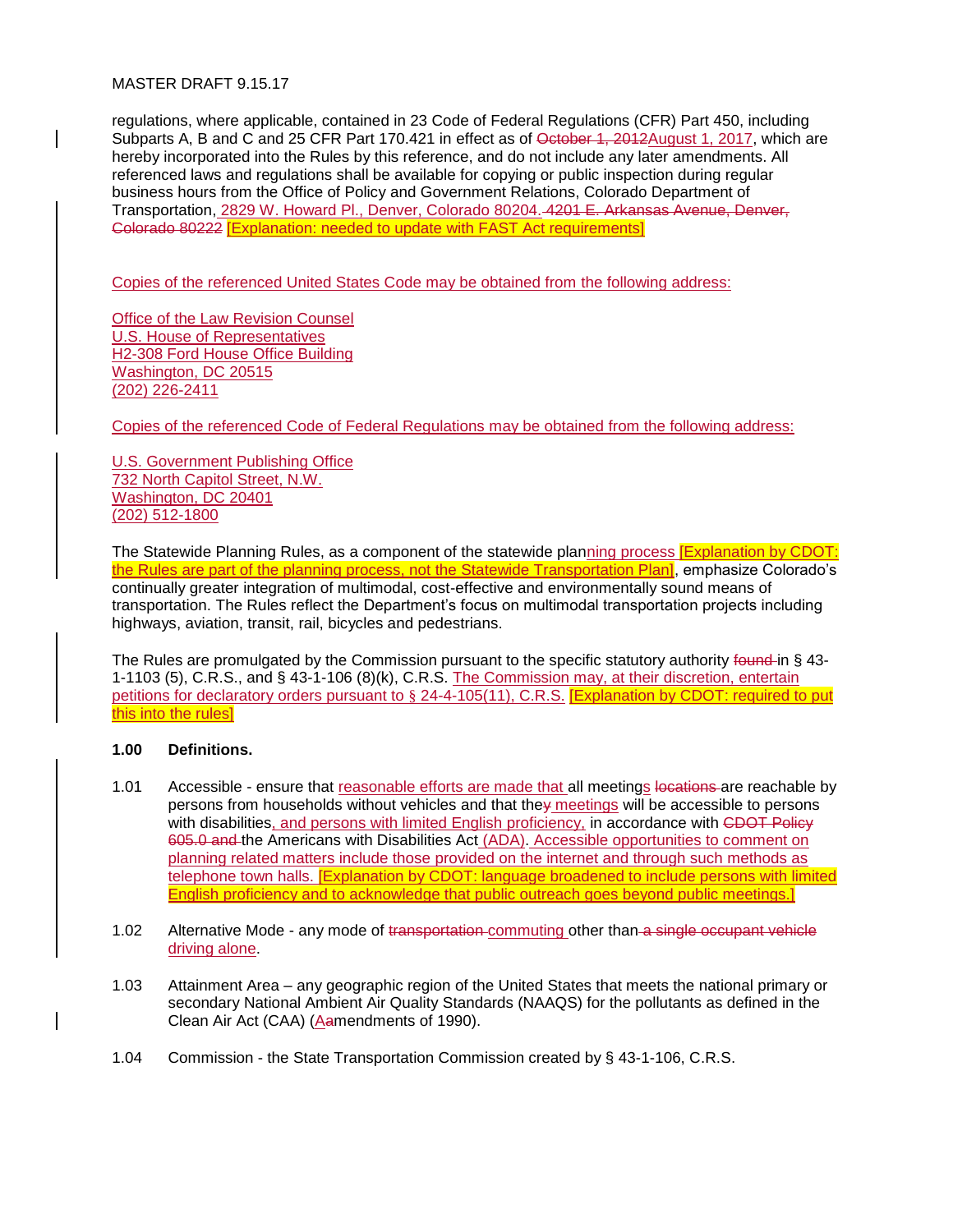- 1.05 Corridor a described geographic area, having length and width for purposes of transportation planning<del>, and including all</del> for any modes of travel. Various corridor types are often used for planning, such as freight, high-priority bicycle, alternative fuel, regional priority investment, and statewide major corridors. **[Explanation: NFRMPO suggested word change; CDOT added** sentence to encompass different types of corridors used in planning]
- 1.06 Corridor Vision a comprehensive examination of a specific transportation corridor, which includes a determination of needs and an expression of desired state of the transportation system that includes all transportation modes and facilities over the a planning period-and includes all modes and facilities. [Explanation: NFRMPO suggested wording change]
- 1.07 Department the Colorado Department of Transportation created by § 43-1-103, C.R.S.
- 1.08 Division the Division of Transportation Development within the Colorado Department of Transportation.
- 1.09 Division Director the Director of the Division of Transportation Development.
- 1.10 Fiscally Constrained the financial limitation on transportation plans and programs based on the projection of revenues as adopted by the Commission that are reasonably expected to be available over the long-range transportation planning period **[Explanation: NFRMPO suggested** clarification] and the Transportation Improvement Program (TIP) and Statewide Transportation Improvement Program (STIP) planning periods. as adopted by the Commission prior to updating regional and statewide plans. [Explanation by CDOT: re-ordered language to clarify Commission's role in adopting projection of revenue]
- 1.11 Intergovernmental Agreement an arrangement made between two or more political subdivisions that form associations for the purpose of promoting the interest and welfare of said subdivisions.
- 1.12 Intermodal Facility- the ability to connect and the connections between different transportation modes, (bicycle, pedestrian, transit, rail, aircraft, and motor vehicle). site where goods or passengers are conveyed from one mode of transportation to another, such as goods from rail to truck or people from passenger vehicle to bus. [Explanation by CDOT: usually when using the word "intermodal" we are referring to an intermodal facility]
- 1.XX Land Use the total of arrangements, activities, and inputs that people undertake in a certain land cover type. **[Explanation by CDOT: Need to add this definition because of the relationship** between transportation and land use]
- 1.XX Limited English Proficiency (LEP) individuals who do not speak English as their primary language and who have a limited ability to read, speak, write, or understand English. [Explanation] by CDOT: added because of federal emphasis on making accommodations for those who do not speak English as their primary language]
- 1.13 Long-range Planning a reference to a planning period with a minimum 20-year planning horizon.
- 1.14 Maintenance Area any geographic region of the United States previously designated by the U.S. Environmental Protection Agency (EPA) as a nonattainment area **[Explanation: NFRMPO** suggested word change for clarity] pursuant to the Clean Air Act (CAA) Amendments of 1990 and subsequently redesignated to attainment subject to the requirement to develop a maintenance plan under section 175A of the CAA, as amended in 1990).
- 1.XX Memorandum of Agreement (MOA) a written agreement between two or more parties on an intended plan of action. **[Explanation by CDOT: this is a term used in the Purpose section so it** should be defined]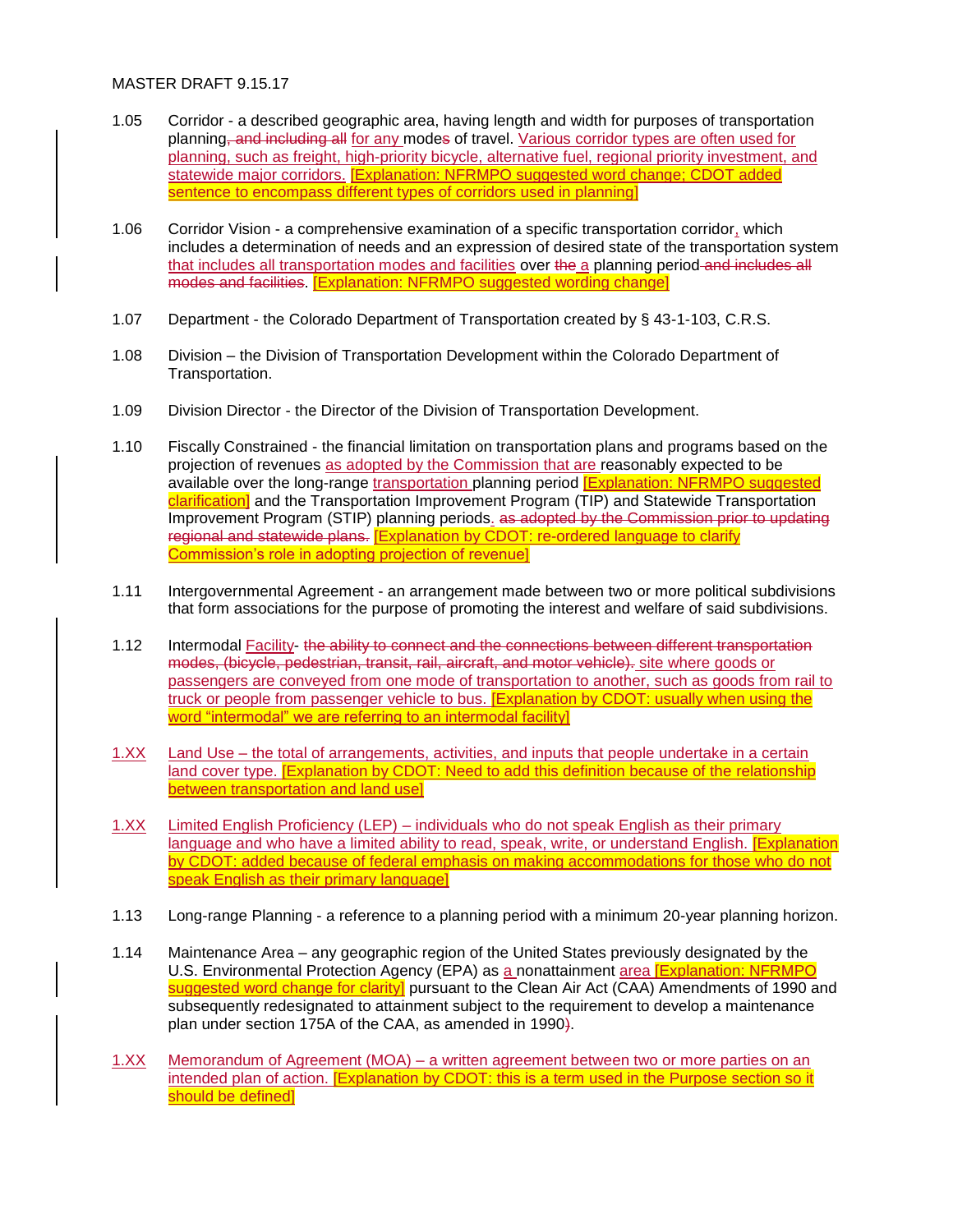### MASTER DRAFT 9 15 17

- 1.XX Metropolitan Planning Agreement (MPA) a written agreement between an MPO, the state, and providers of public transportation on responsibilities in carrying out the metropolitan transportation planning process. According to 23 CFR 450.314, an MPA shall include development of a financial plan that supports the metropolitan transportation plan and the metropolitan transportation improvement program. [Explanation by CDOT: this is a term used in the Purpose section so it should be defined]
- 1.15 Metropolitan Planning Area is a geographic area determined by agreement between the Metropolitan Planning Organization for the area and the Governor, in which the metropolitan transportation planning process is carried out pursuant to 23 U.S.C. § 134.
- 1.16 Metropolitan Planning Organization (MPO) an organization within the State of Colorado designated by agreement among the units of general purpose local governments and the Governor, charged to develop the regional transportation plans and programs in a metropolitan planning area that has an urbanized population of more than 50,000 pursuant to 23 U.S.C. § 134. [Explanation: NFRMPO suggested reference to population threshold, and also to remove reference to state of Colorado since MPOs do not only exist in Colorado.] In terms of this transportation planning process, MPOs serve as Regional Planning Commissions for their respective Transportation Planning Regions. [Explanation by CDOT: the last sentence is removed because RPCs are created by state law for rural TPRs]
- 1.17 Mobility the ability to move people, goods, services, and information among various origins and destinations. [Explanation by CDOT: "Services" are typically found in documents about mobility]
- 1.18 Multimodal an integrated modal approach having two or more modes (bicycle, pedestrian, transit, rail, aircraft, and motor vehicle) an integrated approach to transportation that takes into account all modes of travel, such as bicycles and walking, rail, airplanes, buses, transit, and personal and commercial vehicles. [Explanation by CDOT: examples of the modes is helpful]
- 1.XX National Ambient Air Quality Standards (NAAQS) are those established by the U.S. Environmental Protection Agency for air pollutants considered harmful to public health and environment. These criteria pollutants are: carbon monoxide, lead, nitrogen dioxide, ozone, small particles, and sulfur dioxide. **[Explanation: NFRMPO believed this definition would be helpful]**
- 1.19 Nonattainment Area any geographic region of the United States which has been designated by the EPA as a Nonattainment-under section 107 of the CAA for any pollutants for which an NAAQS national ambient air quality standard exists. **[Explanation: NFRMPO suggested wording** changes for clarity]
- 1.20 Non-metropolitan Area a rural geographic area outside a designated metropolitan planning area.
- 1.XX Plan Integration integration of key points of various other Department plans, the rural regional transportation plans, and the MPO plans into the statewide transportation plan.
- 1.21 Planning Partners membersthe Regional Planning Commissions of the Transportation Planning Regions and the board and staff of the Metropolitan Planning Organizations.
- 1.22 [Expired 05/15/2013 per Senate Bill 13-079]

Project Priority Programming Process ("4P") – the process by which CDOT adheres to 23 U.S.C. 135 and 23 CFR 450 when developing and amending the statewide transportation improvement program (STIP). [Explanation by CDOT: this definition was inadvertently deleted from the rules, so we are putting it back in now]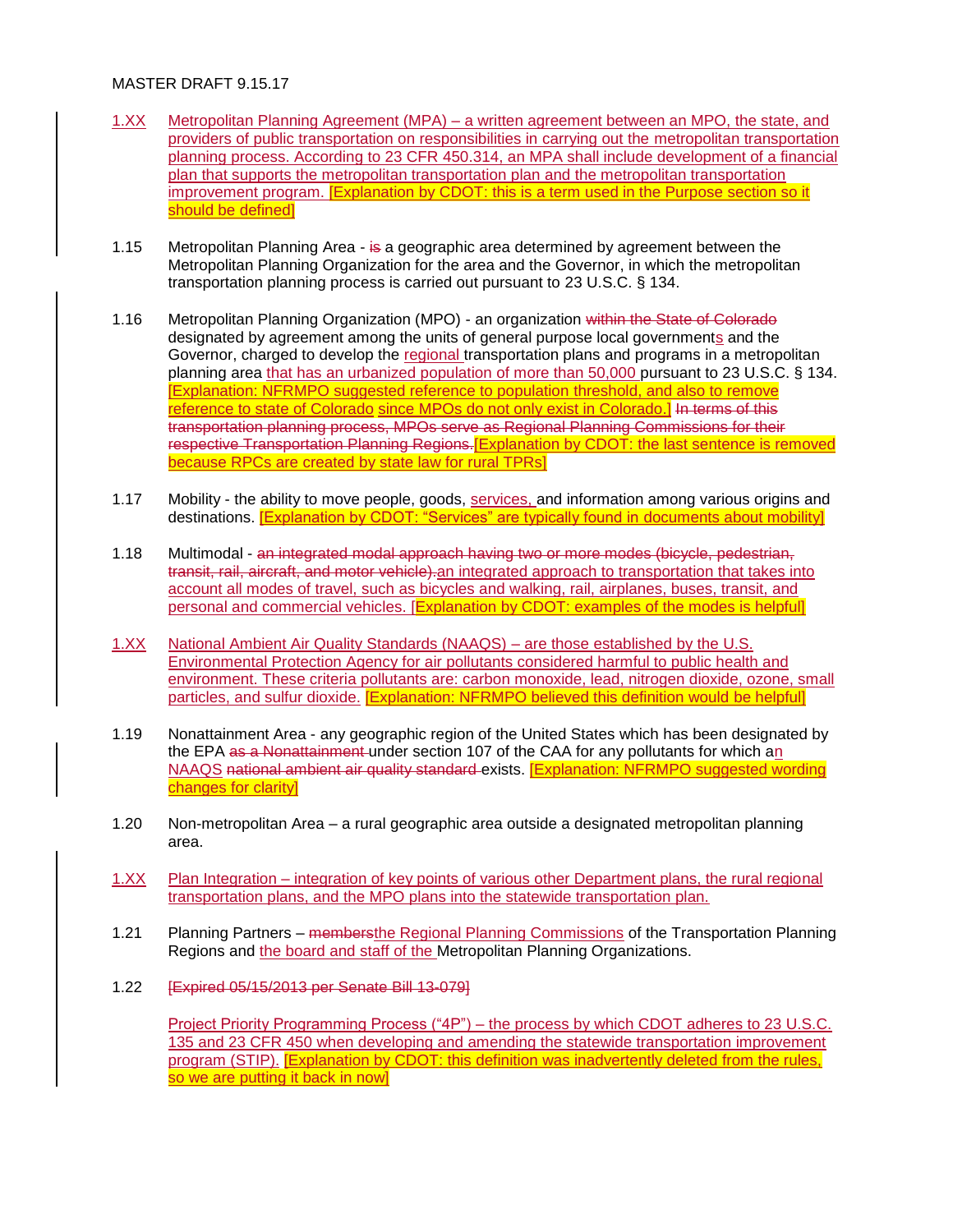### MASTER DRAFT 9.15.17

- 1.23 Regional and Statewide Plan Guidebook or "Guidebook"- the plan Guidebook is developed in collaboration with CDOT's planning partners in order to assist local governments and interested parties in the development of long-range transportation plans. Though MPO processes are addressed in federal regulations, some information is typically included for MPOs based on the need for consistency between rural and metropolitan plans as they are consolidated into the Statewide Transportation Plan. [Explanation by CDOT: CDOT is no longer using Guidebooks]
- 1.24 Regional Planning Commission (RPC) the a planning body formed under the provisions of § 30-28-105, C.R.S., and designated under these Rules for the purpose of transportation planning within a rural Transportation Planning Region. **[Explanation by CDOT: RPCs are defined for** purposes of these Rules as part of all rural TPRs]

# 1.25 [Expired 05/15/2013 per Senate Bill 13-079]

Regional Transportation Plan (RTP) - a technically-based, long-range plan designed to address the future transportation needs for a Transportation Planning Region including, but not limited to, anticipated funding, priorities, and implementation plans, pursuant to, but not limited to, § 43-1- 1103, C.R.S. and 23 CFR § 450. All rural and urban Transportation Planning Regions in the state produce RTPs. **[Explanation by CDOT: this provision was inadvertently deleted and now we are** putting it back in the rules, except for the last sentence which is new and was added for clarification]

- 1.26 State Transportation System refers to all transportation facilities in Colorado, including, but not limited to, interstate highways, other highways, local roads, and aviation, bicycle and pedestrian, transit, and rail facilities, bicycle and pedestrian facilities, transit facilities, and rail facilities.
- 1.27 Statewide and Regional Planning Manager the person who manages the Statewide Plan development at the Colorado Department of Transportation. **[Explanation by CDOT: the title of** this position has changed]
- 1.28 Statewide Transportation Advisory Committee (STAC) the committee created by § 43-1-1104, C.R.S., composed of comprising one representative from each Transportation Planning Region and one representative from each tribal government, to review and comment on Regional Transportation Plans, amendments, and updates, and to advise both the Department and the Commission on the needs of the transportation systems in Colorado. [Explanation: CDOT and NFRMPO clarified language here because the membership and duties of STAC broadened under HB 16-1169 and HB 16-1018]
- 1.29 Statewide Transportation Improvement Program (STIP) a staged, fiscally constrained, multiyear, statewide, multimodal program of transportation projects which is consistent with the statewide transportation plan and planning processes, with metropolitan planning area plans, Transportation Improvement Programs and processes, and which is developed pursuant to 23 U.S.C. 135.
- 1.30 Statewide Transportation Plan the long-range, fiscally constrained, comprehensive, multimodal statewide transportation plan covering a period of no less than 20 years from time of adoption, developed through the statewide transportation planning process described in these Rules and 23 U.S.C. 135, and adopted by the Commission pursuant to § 43-1-1103, C.R.S. **[Explanation:** CDOT/NFRMPO suggested changes because SWP is not fiscally constrained, nor is it required to be under state law]
- 1.31 System Continuity includes, but is not limited to, appropriate intermodal connections, integration with state modal plans, and coordination with neighboring Regional Transportation Plans, and, to the extent practicable, the adjacent-Statewide Transportation Plans. **[Explanation by CDOT:** deleted "adjacent" because it didn't make sense in this context]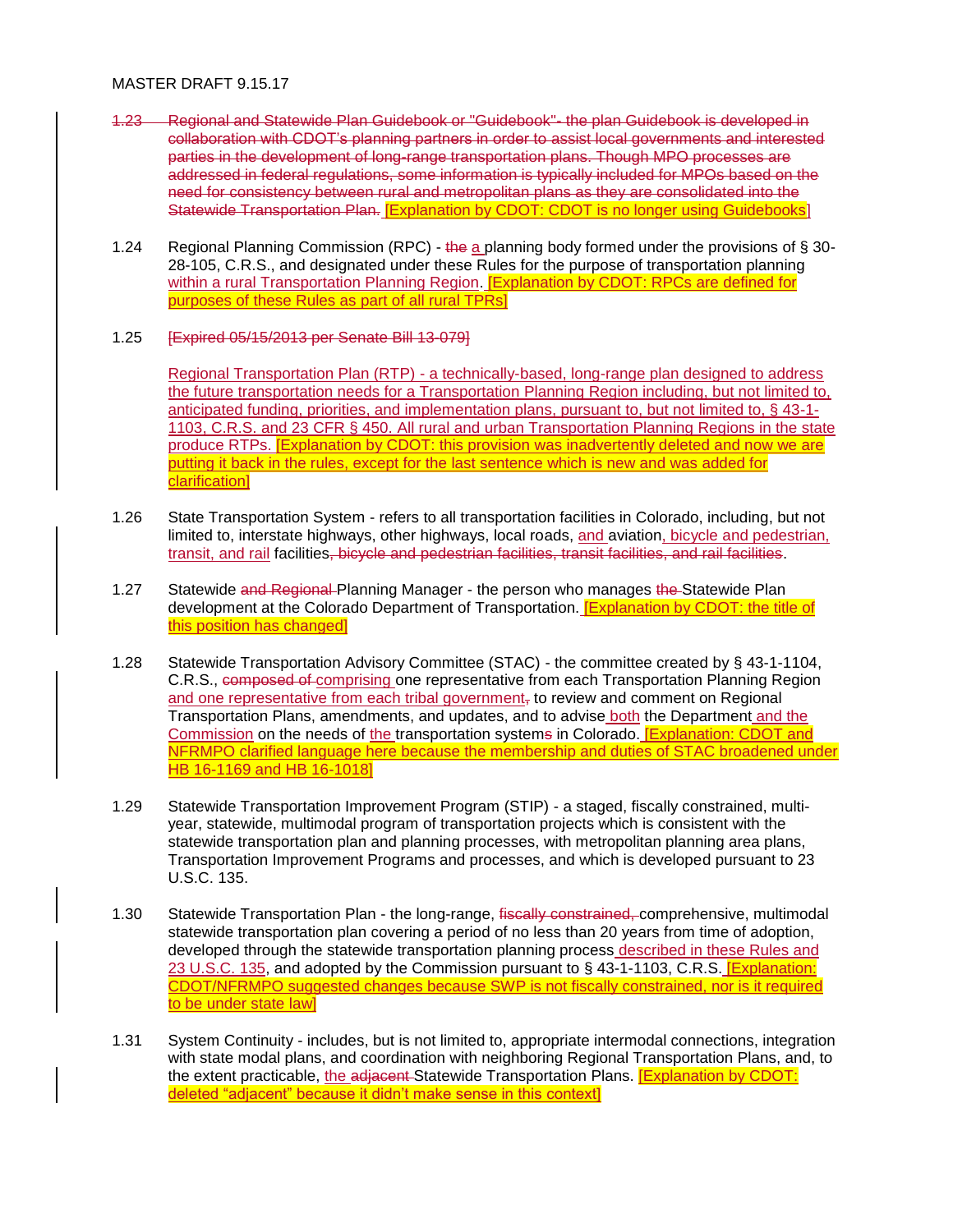- 1.32 Traditionally Underserved this refers to groups such as the elderlyseniors, persons with disabilities, low-income households, minorities, and student populations, which may face difficulties accessing transportation systems, employment, services, and other amenities.
- 1.33 Transit and Rail Advisory Committee (TRAC) an advisory committee created specifically to advise the Executive Director, the Commission, and the Division of Transit and Rail on transit and rail-related activities.
- 1.34 Transportation Commission the Colorado Transportation Commission established pursuant to § 43-1-105 C.R.S.[Explanation by CDOT: deleted because we already define "Commission" above]
- 1.35 Transportation Commonality the basis on which Transportation Planning Regions are established including, but not limited to: Transportation Commission Districts, the Department's Engineering Regions, travelsheds, watersheds, geographic unity, existing intergovernmental agreements, and socioeconomic unity.
- 1.36 Transportation Improvement Program (TIP) a staged, fiscally constrained, multi-year, multimodal program of transportation projects developed and adopted by MPOs, and approved by the Governor, which is consistent with the metropolitan transportation plan, and which is developed pursuant to 23 U.S.C. § 134.
- 1.37 Transportation Mode a particular form of travel including, but not limited to, bus, motor vehicle, rail, mass-transit, aircraft, bicycle, or pedestrian travel.
- 1.38 Transportation Planning and Programming Process all collaborative planning-related activities including the development of regional and statewide transportation plans, the Department's Project Priority Programming Process, and development of the Transportation Improvement Programs (TIPs) and Statewide Transportation Improvement Program (STIP).
- 1.39 Transportation Planning Region (TPR) a geographically designated area of the state, defined by section 2.00 of these Rules in consideration of the criteria for transportation commonality, and within for which a regional transportation plan is developed pursuant to the provisions of  $\S$  43-1-1102 and 1103, C.R.S. and 23 U.S.C. § 134. The term TPR is inclusive of these types: non-MPO Transportation Planning Regions, MPO Transportation Planning Regions, and Transportation Planning Regions with both MPO and non-MPO areas.
- 1.40 Transportation Systems Planning provides the basis for identifying current and future deficiencies on the state highway system and outlines strategies and projects to address those deficiencies and make improvements to meet Department goals. a procedure for developing an integrated means of providing adequate facilities for the movement of people, goods, services, and information, involving regional or statewide analysis of transportation needs and the identification of transportation facilities and corridors. [Explanation by CDOT: this definition needed to be updated]
- 1.41 Travelshed the region or area generally served by a major transportation facility, system, or corridor.
- 1.42 [Expired 05/15/2013 per Senate Bill 13-079]

Tribal Transportation Improvement Program (TTIP) – a multi-year fiscally constrained list of proposed transportation projects developed by a tribe from the tribal priority list or tribal longrange transportation plan, and which is developed pursuant to 25 CFR 170. The TTIP is incorporated into the STIP without modification. [Explanation by CDOT: this definition was inadvertently deleted from the rules, so we are putting it back in now, with updates to some of the language]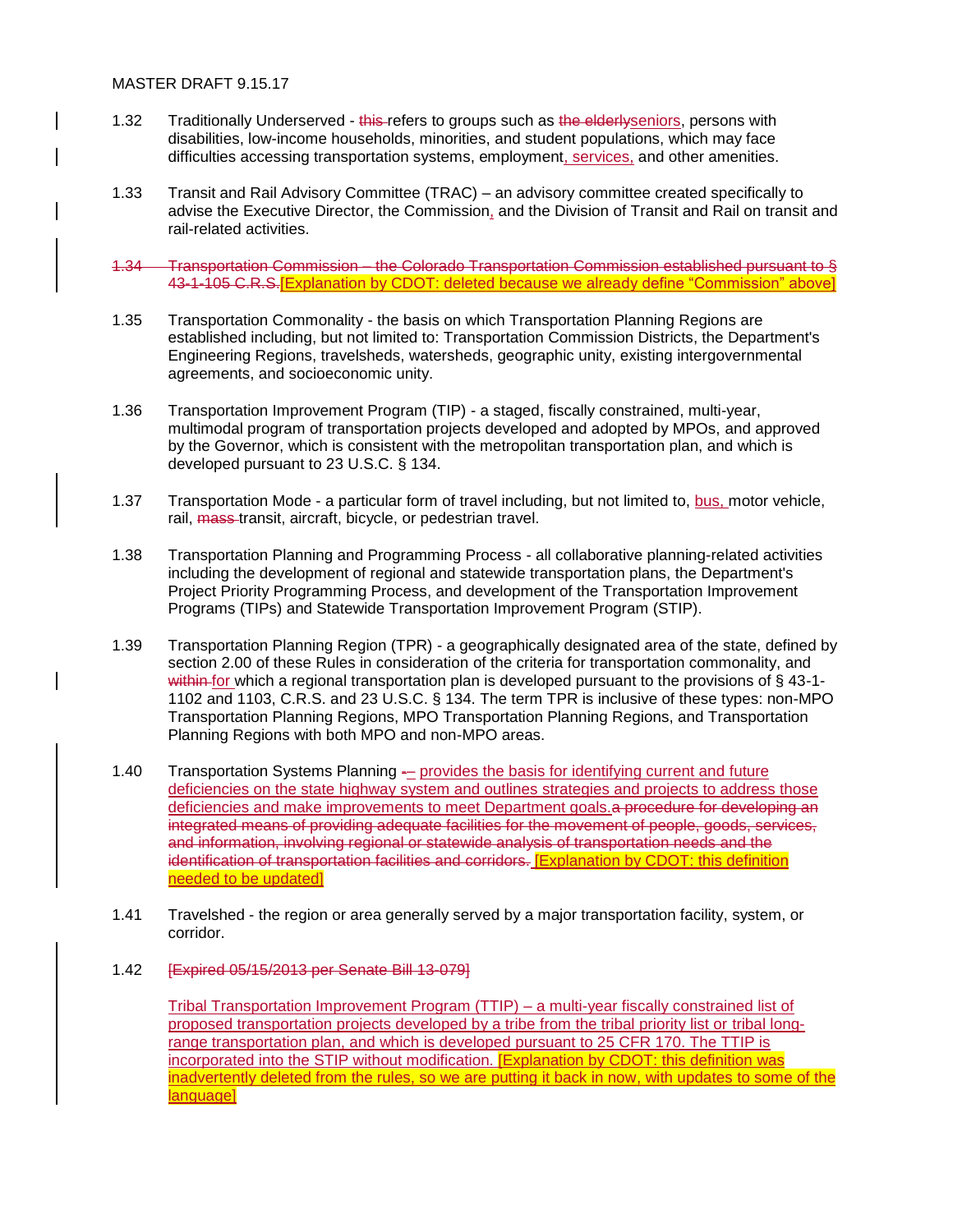- 1.43 Urbanized Area an area with a population of 50,000 or more designated by the Bureau of the Census.
- 1.44 Watershed as defined by the Colorado Department of Natural Resources, Division of Water Resources, is a land area that drains to a common waterway, such as a stream, lake, estuary, wetland, or ultimately the ocean.drainage basin of a major river, and is considered in establishing TPR boundaries. [Explanation by CDOT: this definition is from the U.S. Army Corps of Engineers' website]

#### **2.00 Transportation Planning Regions (TPR).**

- 2.01 Transportation Planning Region Boundaries. Transportation Planning Regions are geographically designated areas of the state with similar transportation needs that are determined by considering transportation commonalities. Boundaries are hereby established as follows:
	- 2.01.1 The Pikes Peak Area Transportation Planning Region comprisesd of the Pikes Peak Area Council of Governments' metropolitan area within El Paso and Teller cCounties.
	- 2.01.2 The Greater Denver Transportation Planning Region, which includes the Denver Regional Council of Governments' metropolitan and non-metropolitan area, comprisesd of the counties of Adams, Arapahoe, Boulder, Broomfield, Clear Creek, Denver, Douglas, Gilpin, Jefferson, and parts of Weld.
	- 2.01.3 The North Front Range Transportation Planning Region comprisesd of the North Front Range Transportation and Air Quality Planning Council's metropolitan area within Larimer and Weld cCounties.
	- 2.01.4 The Pueblo Area Transportation Planning Region comprisesd of Pueblo County, including the Pueblo Area Council of Governments' metropolitan area.
	- 2.01.5 The Grand Valley Transportation Planning Region comprises def Mesa County, including the Grand Valley Metropolitan Planning Organization's metropolitan area.
	- 2.01.6 The Eastern Transportation Planning Region comprisesd of Cheyenne, Elbert, Kit Carson, Lincoln, Logan, Phillips, Sedgwick, Washington, and Yuma cCounties.
	- 2.01.7 The Southeast Transportation Planning Region comprisese of Baca, Bent, Crowley, Kiowa, Otero, and Prowers cCounties.
	- 2.01.8 The San Luis Valley Transportation Planning Region comprises of Alamosa, Chaffee, Conejos, Costilla, Mineral, Rio Grande, and Saguache cCounties.
	- 2.01.9 The Gunnison Valley Transportation Planning Region comprises defined belta, Gunnison, Hinsdale, Montrose, Ouray, and San Miguel cCounties.
	- 2.01.10 The Southwest Transportation Planning Region comprisesd of Archuleta, Dolores, La Plata, Montezuma, and San Juan cCounties, including the Ute Mountain Ute and Southern Ute Indian Reservations.
	- 2.01.11 The Intermountain Transportation Planning Region comprisesd of Eagle, Garfield, Lake, Pitkin, and Summit cCounties.
	- 2.01.12 The Northwest Transportation Planning Region comprises of Grand, Jackson, Moffat, Rio Blanco, and Routt cCounties.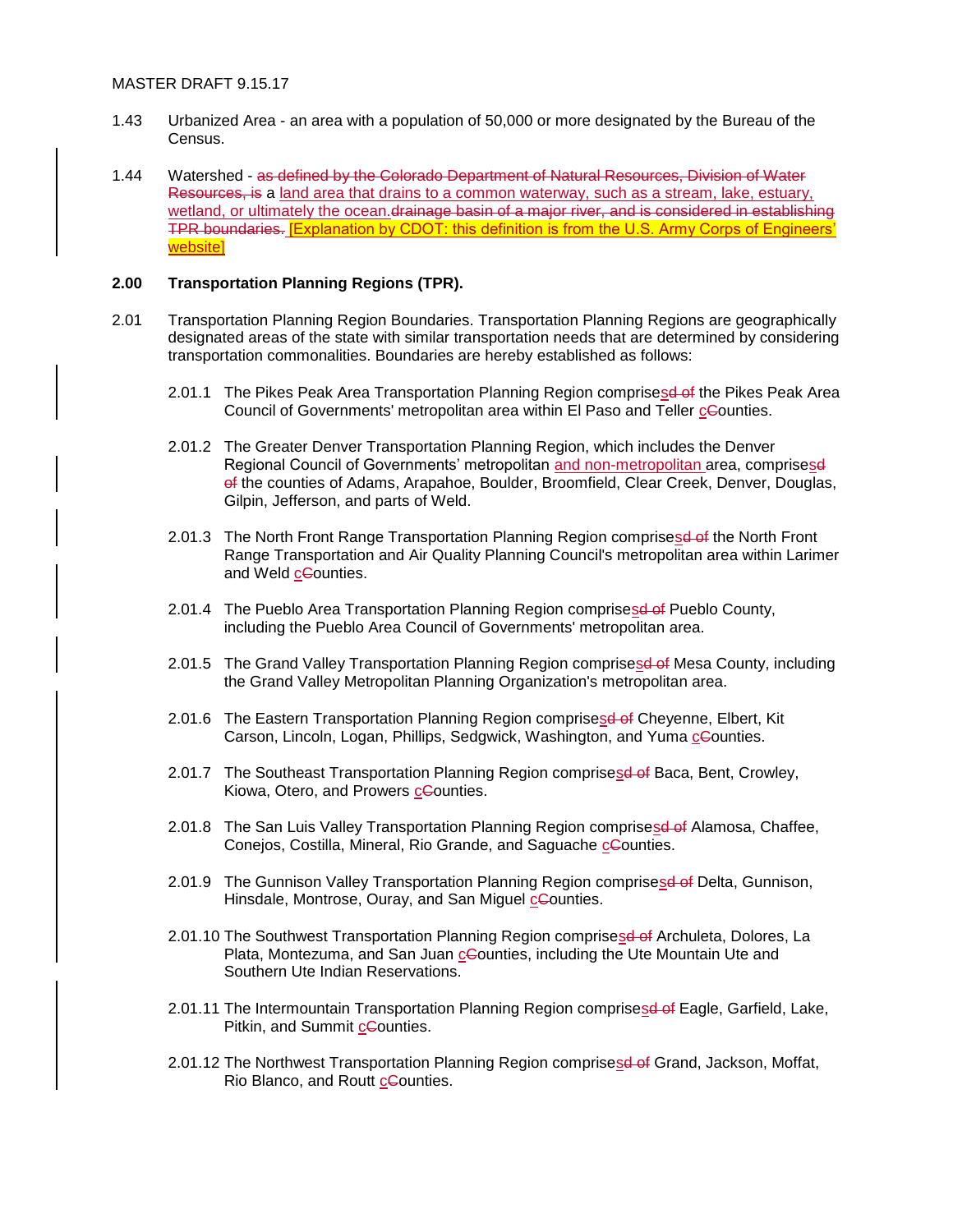- 2.01.13 The Upper Front Range Transportation Planning Region comprisesd of Morgan County, and the parts of Larimer and Weld cCounties, that are outside both the North Front Range and the Greater Denver (metropolitan) TPRs.
- 2.01.14 The Central Front Range Transportation Planning Region comprises of Custer, El Paso, Fremont, Park, and Teller cCounties, excluding the Pikes Peak Area Council of Governments' metropolitan area.
- 2.01.15 The South Central Transportation Planning Region comprisesd of Huerfano, and Las Animas Counties.
- 2.02 Formation of Regional Planning Commissions (RPC).
	- 2.02.1 Municipalities and counties within a non-metropolitan area TPR may elect to form an RPC for the purpose of transportation planning through an intergovernmental agreement, pursuant to § 30-28-105 and § 43-1-1103 (1), C.R.S. The RPC shall notify the Division Director by letter of the formation of an RPC for the purpose of transportation planning within thirty (30) days of the execution of the intergovernmental agreement or change in membership.
	- 2.02.2 The notification shall include:
		- 2.02.2.1 An executed copy of the intergovernmental agreement.
		- 2.02.2.2 The name of the chairperson, and the mailing address, telephone number, fax number and electronic mail address (if available) of the RPC. [Explanation by CDOT: All TPRs have been organized as Regional Planning Commissions, so this section is no longer applicable]
- 2.03 Boundary Revision Process.
	- 2.03.1 [Expired 05/15/2013 per Senate Bill 13-079]

TPR boundaries, excluding any MPO-related boundaries, will be reviewed by the Commission at the beginning of each regional and statewide transportation planning process. The Department will notify counties, municipalities, MPOs, Indian tribal governments, and RPCs for the TPRs of the boundary review revision requests. MPO boundary review shall be conducted pursuant to 23 U.S.C. § 134 and 23 CFR § 450 Subpart B and any changes shall be provided to the Department to update the Rules. All boundary revision requests shall be sent to the Division Director, and shall include: [Explanation by CDOT: this provision was inadvertently deleted so we are adding it back in, with the additional change of clarifying when the boundary revision process begins, and also to remove the former time limit on boundary revision request review]

2.03.1.1 [Expired 05/15/2013 per Senate Bill 13-079]

A geographical description of the proposed boundary change.

2.03.1.2 [Expired 05/15/2013 per Senate Bill 13-079]

A statement of justification for the change considering transportation commonalities.

2.03.1.3 [Expired 05/15/2013 per Senate Bill 13-079]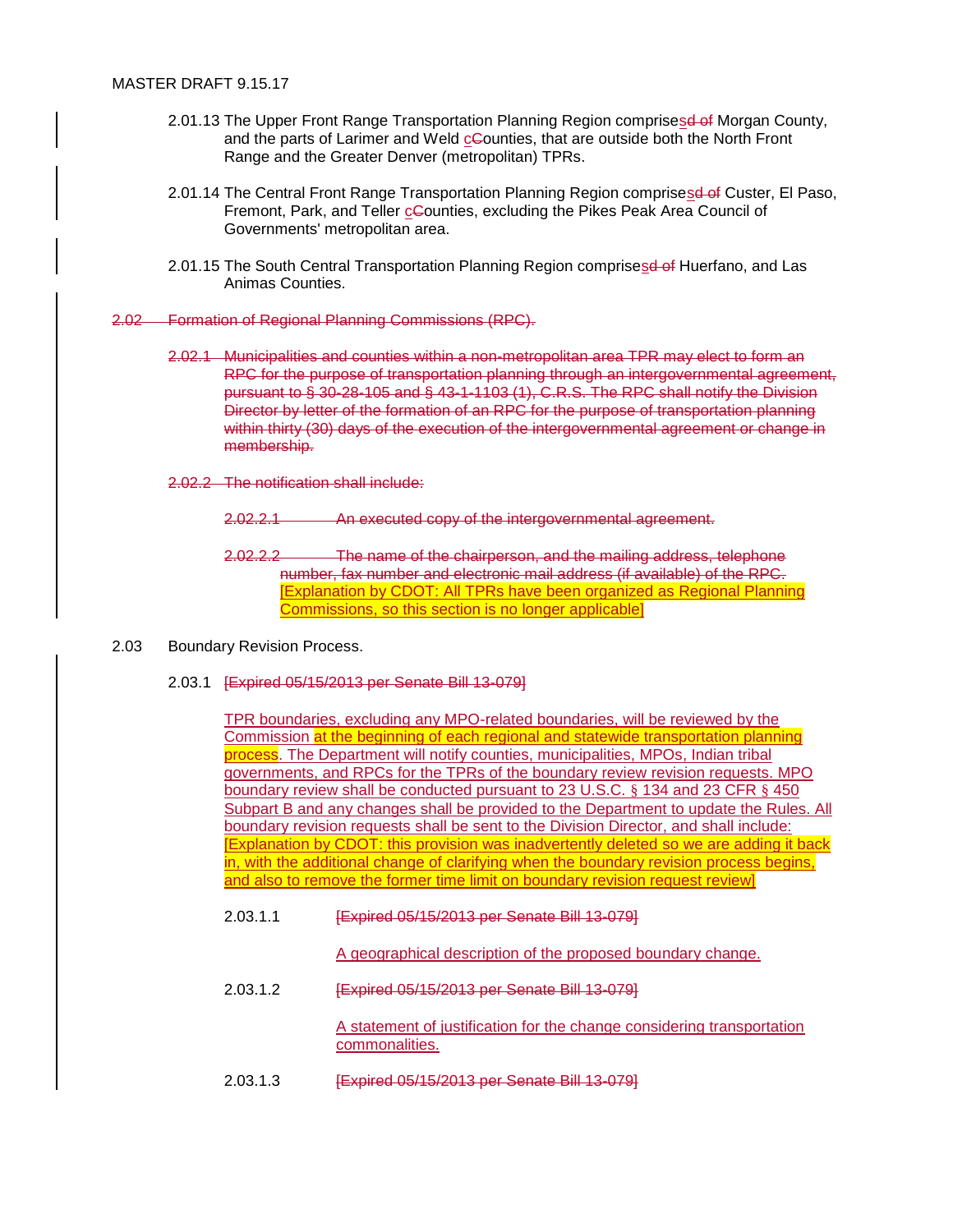A copy of the resolution stating the concurrence of the affected Regional Planning Commission.

2.03.1.4 [Expired 05/15/2013 per Senate Bill 13-079]

The name, title, mailing address, telephone number, fax number and electronic mail address (if available) of the contact person for the requesting party or parties.

[Explanation by CDOT: these provisions were inadvertently deleted from the rules and we are now adding them back in, with the addition of a small wording changes to clarify the boundaries are reviewed by the Commission "at the beginning of" each plan update cycle, not at the cycle]

- 2.03.2 The Department will assess and STAC shall review and comment (as set forth in these Rules) on all non-metropolitan area TPR boundary revision requests based on transportation commonalities and make a recommendation to the Commission concerning such requests. The Department will notify the Commission of MPO boundary changes. The Commission may initiate a rule-making proceeding under the State Administrative Procedure Act, § 24-4-103, C.R.S. to consider a boundary revision request. Requests received for a MPO or non-metropolitan TPR boundary revision outside of the regularly scheduled boundary review cycle must include the requirements identified above.
- 2.03.3 In the event that the Commission approves a change to the boundary of a TPR that has a Regional Planning Commission, the RPC in each affected TPR shall notify the Department of any changes to the intergovernmental agreement governing the RPC as specified in these Rules.
- 2.04 Transportation Planning Coordination with MPOs.
	- 2.04.1 The Department and the MPOs shall coordinate activities related to the development of Regional Transportation Plans, the Statewide Transportation Plan, TIPs and the STIP in conformance with 23 U.S.C. § 134 and 135 and § 43-1-1101 and § 43-1-1103, C.R.S. The Department shall work with the MPOs to resolve issues arising during the planning process.
- 2.05 Transportation Planning Coordination with Non-MPO TPRs RPCs. [Explanation by CDOT: the RPCs of the rural TPRs are their governing bodies]
	- 2.05.1 The Department and RPCs shall work together in developing Regional Transportation Plans and in planning future transportation activities. The Department shall consult with all RPCs on development of the Statewide Transportation Plan; incorporation of RTPs into the Statewide Transportation Plan; and the inclusion of projects into the STIP that are consistent with the RTPs. In addition, the Department shall work with the RPCs to resolve issues arising during the planning process.
- 2.06 Transportation Planning Coordination among RPCs.
	- 2.06.1 If transportation improvements cross TPR boundaries or significantly affect-impact another TPR, the RPC shall consult with all the affected RPCs involved when developing the regional transportation plan. In general, RPC planning officials shall work with all planning partners affected by transportation activities when planning future transportation activities. [Explanation: NFRMPO suggestion]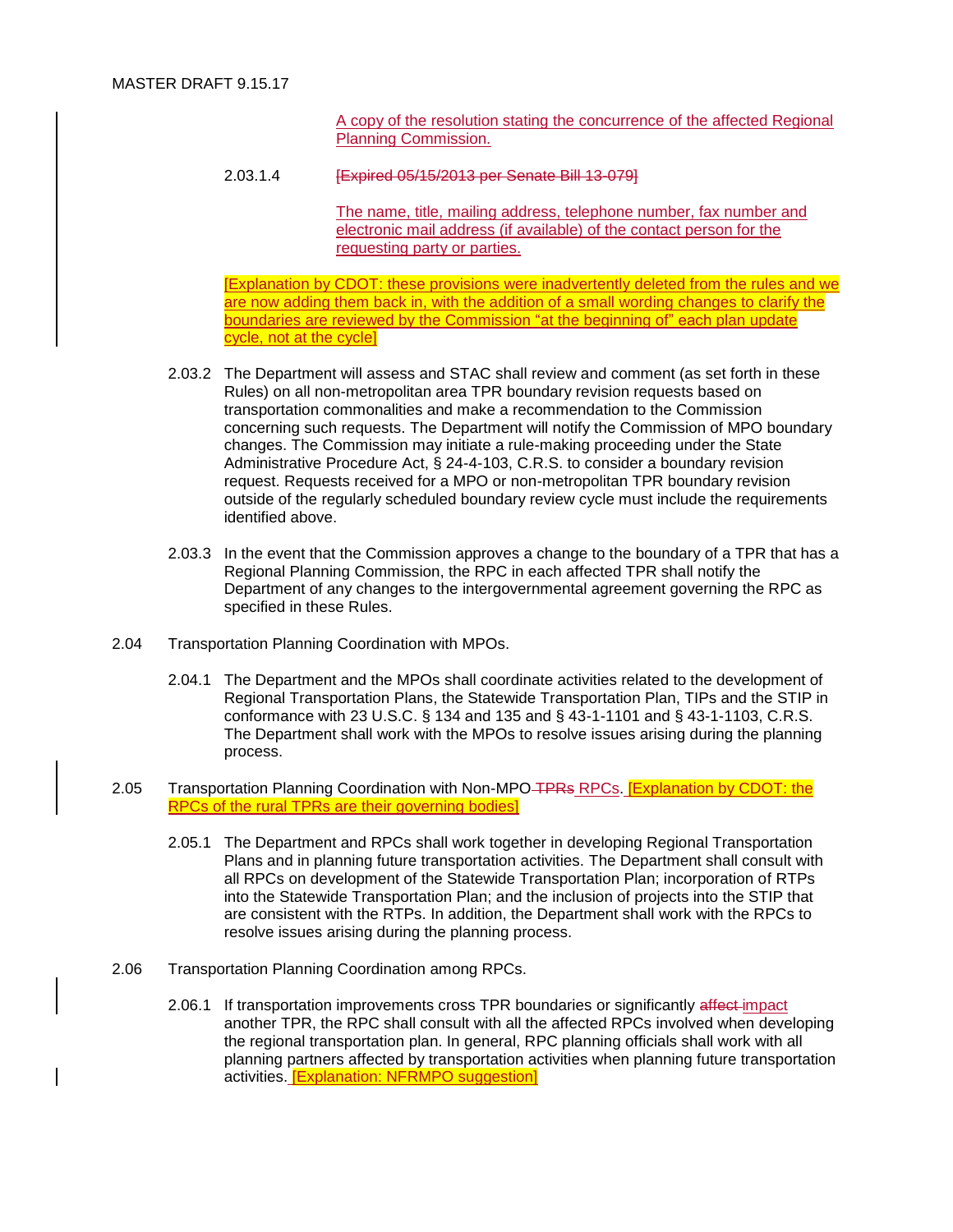- 2.07 Transportation Planning Coordination with the Southern Ute and the Ute Mountain Ute Tribal Governments.
	- 2.07.1 Regional transportation planning within the Southwest TPR shall be coordinated with the transportation planning activities of the Southern Ute and the Ute Mountain Ute t<sub>ribal</sub> governments. The long-range transportation plans for the tribal areas shall be incorporated by reference integrated in the Statewide Transportation Plan and the Regional Transportation Plan for this TPR. The TTIPs shall be included by reference in the STIP.The TTIP is incorporated into the STIP without modification.

# **3.00 Statewide Transportation Advisory Committee (STAC).**

3.01 Duties of the Statewide Transportation Advisory Committee (STAC). Pursuant to § 43-1-1104 C.R.S. the duties of the STAC shall be to meet as necessary; and provide advice to both the Department and the Commission on the needs of the transportation system in Colorado including, but not limited to: budgets, transportation improvement programs of the metropolitan planning organizations, the Statewide Transportation Improvement Program, transportation plans, and state transportation policies.; and review and comment on: **[Explanation by CDOT: HB 16-1018** clarified that the STAC advises both the department and the Transportation Commission, not just the department. Additional specified duties of the STAC also are spelled out in the law]

The STAC shall review and provide to both the Department and the Transportation Commission comments on:

- 3.01.1 All Regional Transportation Plans, amendments, and updates as described in these Rules.
- 3.01.2 Transportation related communication and/or conflicts which arise between RPCs or between the Department and a RPC.
- 3.01.3 The integration and consolidation of RTPs into the Statewide Transportation Plan.
- 3.01.4 Colorado's mobility requirements to move people, goods, services, and information by furnishing regional perspectives on transportation problems requiring interregional and/or statewide solutions.
- 3.01.5 Improvements to modal choice, linkages between and among modes, and transportation system balance and system continuity. **[Explanation by CDOT: "linkages" can connect** more than 2 modes]
- 3.01.6 Proposed TPR boundary revisions.
- 3.02 Notification of Membership
	- 3.02.1 Each RPC and tribal government shall select its representative to the STAC pursuant to § 43-1-1104(1), C.R.S. For TPRs, where an RPC has not been formed, the TPR's representative may be selected at a periodic, cooperative gathering of elected officials from local agencies. The Ute Mountain Ute Tribal Council and the Southern Ute Indian Tribal Council each appoint one representative to the STAC. Each TPR and tribal government is also entitled to name an alternative representative who would serve as a proxy in the event their designated TPR's representative is unable to attend a STAC meeting and would be included by the Department in distributions of all STAC correspondence and notifications. The Ute Mountain Ute and the Southern Ute Tribal governments may each appoint a non-voting member to the STAC. The Division Director shall be notified in writing of the name, title, mailing address, telephone number, fax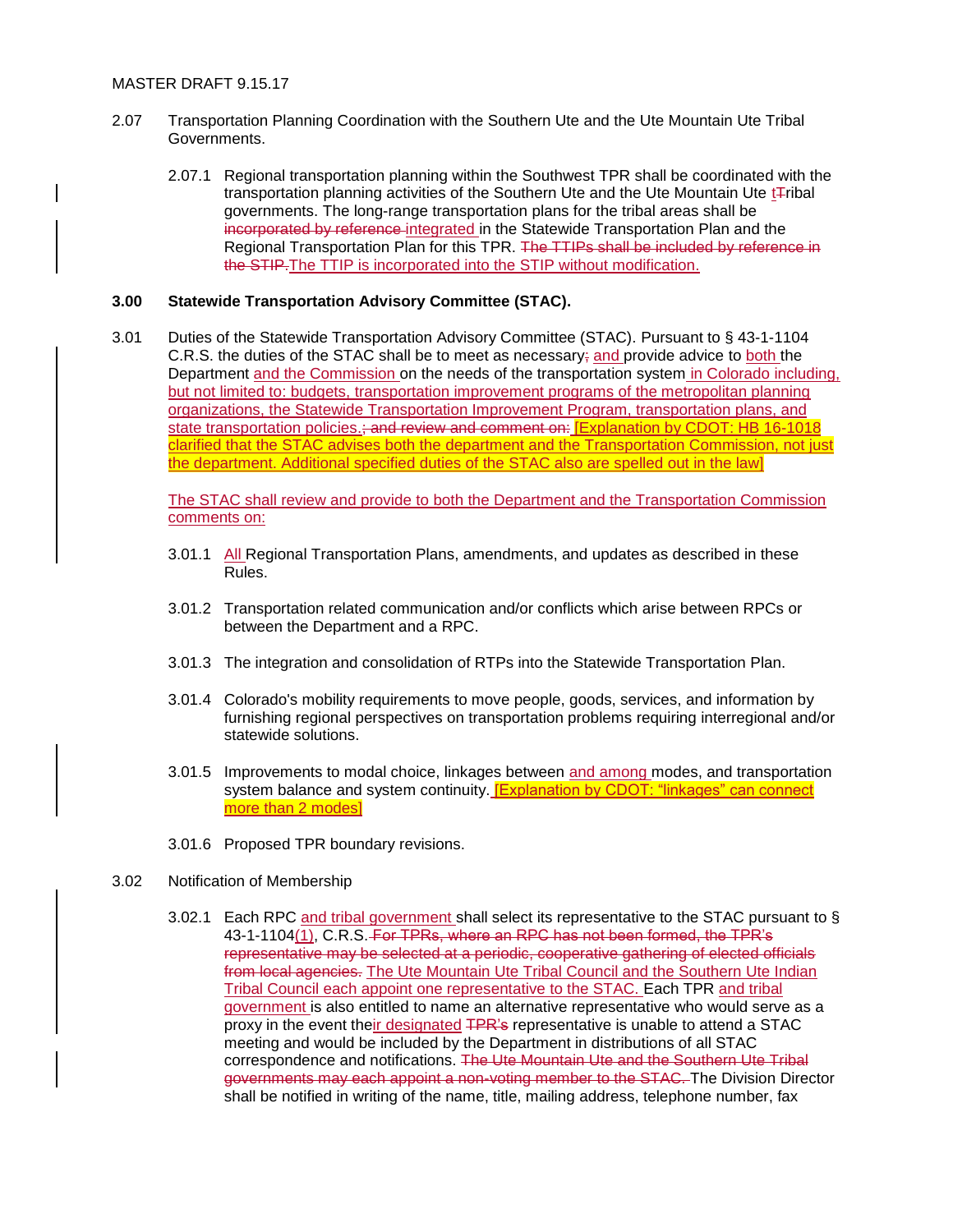number and electronic mail address (if available) of the STAC representative and alternative representative from each TPR and tribal government within thirty (30) days of selection. [Explanation by CDOT: clarified the language about tribal governments serving on STAC, which is taken from HB 16-1169]

- 3.03 Administration of Statewide Transportation Advisory Committee
	- 3.03.1 STAC recommendations on Regional and Statewide Transportation Plans, amendments, and updates shall be documented in the STAC meeting minutes, and will be considered by the Department and Commission throughout the statewide transportation planning process.
	- 3.03.2 The STAC shall establish procedures to govern its affairs in the performance of its advisory capacity, including, but not limited to, the appointment of a chairperson and the length of the chairperson's term, meeting times, and locations.
	- 3.03.3 The Division Director will provide support to the STAC, including, but not limited to:
		- 3.03.3.1 Notification of STAC members and alternates of meeting dates and agendas. [Explanation: NFRMPO comment to reflect STAC membership]
		- 3.03.3.2 Preparation and distribution of STAC meeting agendas, supporting materials, and minutes. [Explanation: NFRMPO comment to add other items that CDOT staff prepares and distributes]
		- 3.03.3.3 Allocation of Department staff support for STAC-related activities.

# **4.00 Development of Regional and Statewide Transportation Plans.**

4.01 [Expired 05/15/2013 per Senate Bill 13-079]

Regional Planning Commissions, MPOs, and the Department shall comply with all applicable provisions of 23 U.S.C. 134 and 135, 23 CFR 450, and § 43-1-1103, C.R.S. and all applicable provisions of Transportation Commission policies and guidance documents in development of regional and statewide transportation plans, respectively. [Explanation by CDOT: this provision was inadvertently deleted from the rules and now we are adding this back in, and also adding MPOs to the list]

#### 4.02 Public Participation

#### 4.02.1 [Expired 05/15/2013 per Senate Bill 13-079]

Regional Planning Commissions and the Department shall provide early and continuous opportunity for public participation in the transportation planning process. The process shall be proactive and provide timely information, adequate public notice, reasonable public access, and opportunities for public review and comment at key decision points in the process. The objectives of public participation in the transportation planning process include: providing a mechanism for public perspectives, needs, and ideas to be incorporated in the planning process; developing the public's understanding of the problems and opportunities facing the transportation system; demonstrating explicit consideration and response to public input through a variety of tools and techniques; and developing consensus on plans. The Department shall develop a documented public participation process pursuant to 23 CFR 450. [Explanation by CDOT: this provision was inadvertently deleted from the rules and now we are adding it back in]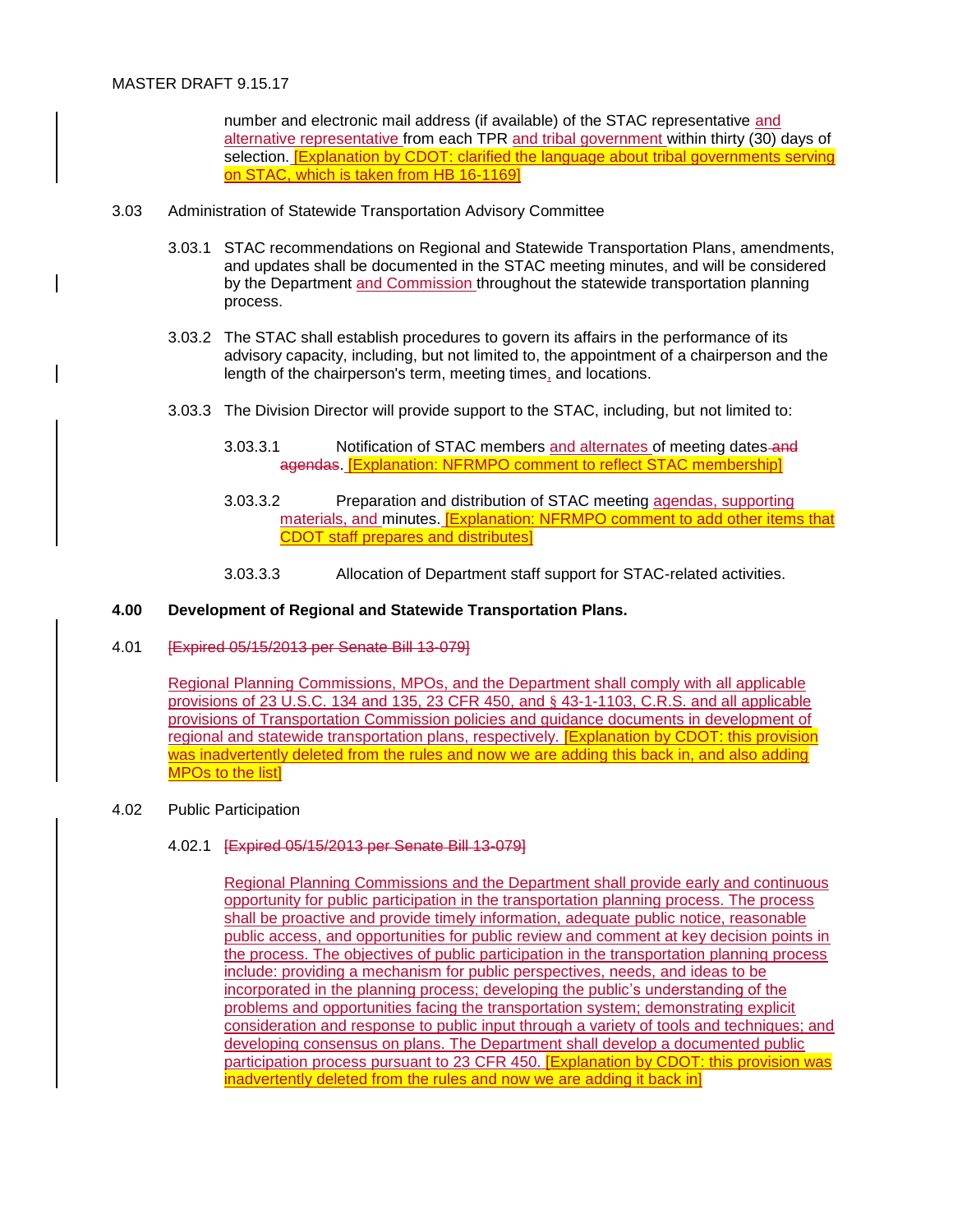# 4.02.2 [Expired 05/15/2013 per Senate Bill 13-079]

Statewide Plans and Programs. Pursuant to 23 CFR 450 Subpart B, the Department is responsible, in cooperation with the Regional Planning Commissions, for carrying out public participation for developing, amending, and updating the statewide transportation plan, the Statewide Transportation Improvement Program (STIP), and other statewide transportation planning activities. **[Explanation by CDOT: this provision was inadvertently** deleted from the rules and now we are adding it back in]

# 4.02.3 [Expired 05/15/2013 per Senate Bill 13-079]

MPO Plans and Programs. Pursuant to 23 CFR Part 450 Subpart C, the MPOs are responsible for carrying out public participation for the development of regional transportation plans, transportation improvement programs and other related regional transportation planning activities for their respective metropolitan planning areas. Public participation activities carried out in a metropolitan area in response to metropolitan planning requirements shall by agreement of the Department and the MPO, satisfy the requirements of this subsection. **[Explanation by CDOT: this provision was inadvertently** deleted from the rules and now we are adding it back in with the addition of the word "planning" for "respective metropolitan planning areas"]

- 4.02.4 Non-MPO TPR Plans and Programs. Regional Planning Commissions for nNon-MPO TPRs are responsible for public participation related to regional planning activities in that TPR, in cooperation with the Department. Specific areas of cooperation shall be determined by agreement between the regional planning commission and the Department.
- 4.02.5 Public Participation Activities. Public participation activities at both the regional and statewide level shall include, at a minimum:
	- 4.02.5.1 Establishing and maintaining for the geographic area of responsibility a mailing list of all known parties interested in transportation planning including, but not limited to: elected officials; municipal and county planning staffs; affected public agencies; local, state, and federal agencies eligible for federal and state transportation funds; local representatives of public transportation agency employees and users; freight shippers and providers of freight transportation services; public and private transportation providers; representatives of alternative transportation mode users of transit, such as bicycling and pedestrian, and aviation, and train facilities; walkways and bicycle transportation facilities, the disabled community; private industry; environmental and other interest groups; Indian tribal governments and the U.S. Secretary of the Interior when tribal lands are involved; and representatives of persons or groups that may be underserved by existing transportation systems, such as minority, low-income, seniorselderly, and persons with disabilities, and those with limited English proficiency; and members of the general public expressing such interest in the transportation planning process. [Explanation by CDOT: changes made for clarification and to add LEP persons]
	- 4.02.5.2 Providing reasonable notice and opportunity to comment through mailing lists and other means to those persons on the transportation mailing list of on upcoming transportation planning-related activities and meetings. **[Explanation:** NFRMPO suggestions to simplify language, and CDOT change to expand ways reasonable notice and opportunity to comment is provided]
	- 4.02.5.3 Utilizing reasonably available internet or traditional media opportunities, including minority and diverse media, to provide timely notices of planning-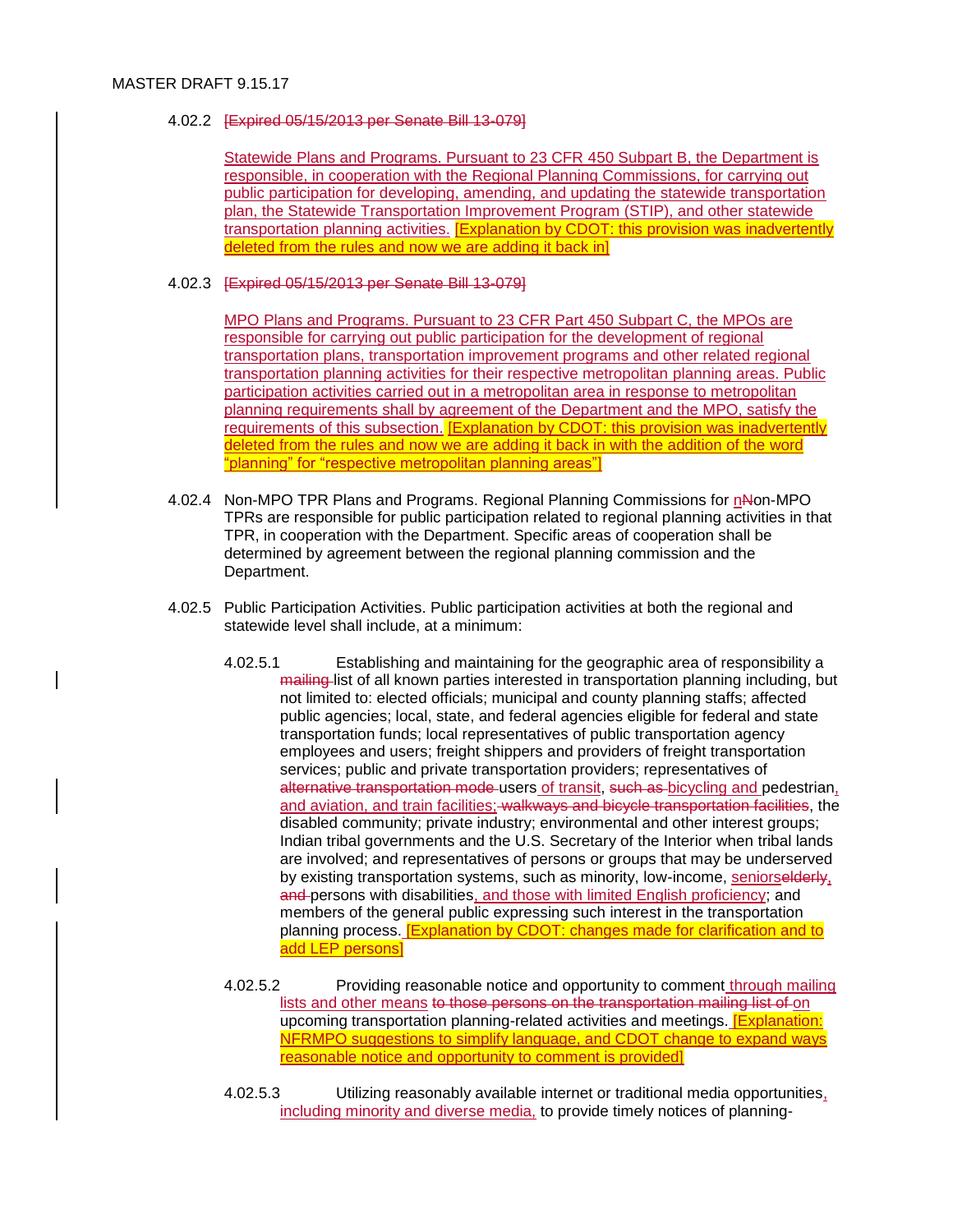related activities and meetings to members of the general public, including LEP individuals. Methods that will be used to the maximum extent practicable for public participation could include, but not be limited to, use of the internet; social media, news media, such as newspapers, radio, or television, mailings and notices, including electronic mail and online newsletters.[Explanation by CDOT: broaden the definition of "traditional media opportunities" to emphasize reaching out to LEP populations]

- 4.02.5.4 Seeking out those persons or groups traditionally underserved by existing transportation systems including, but not limited to, seniors, persons with disabilities, minority groups, low-income, and those with limited English proficiency, including the elderly and persons with disabilities, for the purposes of exchanging information, increasing their involvement, and considering their transportation needs in the transportation planning process. Pursuant to § 43-1- 601, C.R.S., the Department shall prepare a statewide survey identifying the transportation needs of the elderlyseniors and of persons with disabilities. [Explanation: NFRMPO and CDOT changes to expand the list of "traditionally underserved"]
- 4.02.5.5 Consulting, as appropriate, with Regional Planning Commissions, and federal, state, local, and tribal agencies responsible for land use management, natural resources, environmental protection, conservation and historic preservation concerning the development of long-range transportation plans.
- 4.02.5.6 Providing reasonable public access to, and appropriate opportunities for public review and comment on criteria, standards, and other planning-related information. Reasonable public access includes LEP services and access to ADA-compliant facilities, as well as to the internet. used in the development of transportation plans, at public facilities, such as Department headquarters and region offices, state depository libraries, county offices, RPC offices, the Colorado Division offices for the Federal Highway Administration and the Federal Transit Administration and the internet. [Explanation by CDOT: these changes are intended to broaden what constitutes "reasonable public access" from meetings to other forms of sharing information, and to make it clear that such access goes beyond transportation plans, and that reasonable access includes LEP services and ADA accessible facilities]
- 4.02.5.7 Scheduling the development of regional and statewide plans so that the release of the draft plans may be coordinated to provide for the opportunity for joint outreach at such time.
- 4.02.5.8 Documentation of Responses to Significant Issues. Regional Planning Commissions and the Department shall respond in writing to all significant issues raised during the review and Comment period on transportation plans, and make these responses available to the public.

# 4.02.5.9 [Expired 05/15/2013 per Senate Bill 13-079]

Review of the Public Involvement Process. All interested parties and the Department shall periodically review the effectiveness of the public involvement process to ensure that the process provides full and open access to all members of the public and revise the process as necessary and allowing time for public review and comment per 23 CFR 450. [Explanation by CDOT: this provision was inadvertently deleted from the rules and now we are adding it back in]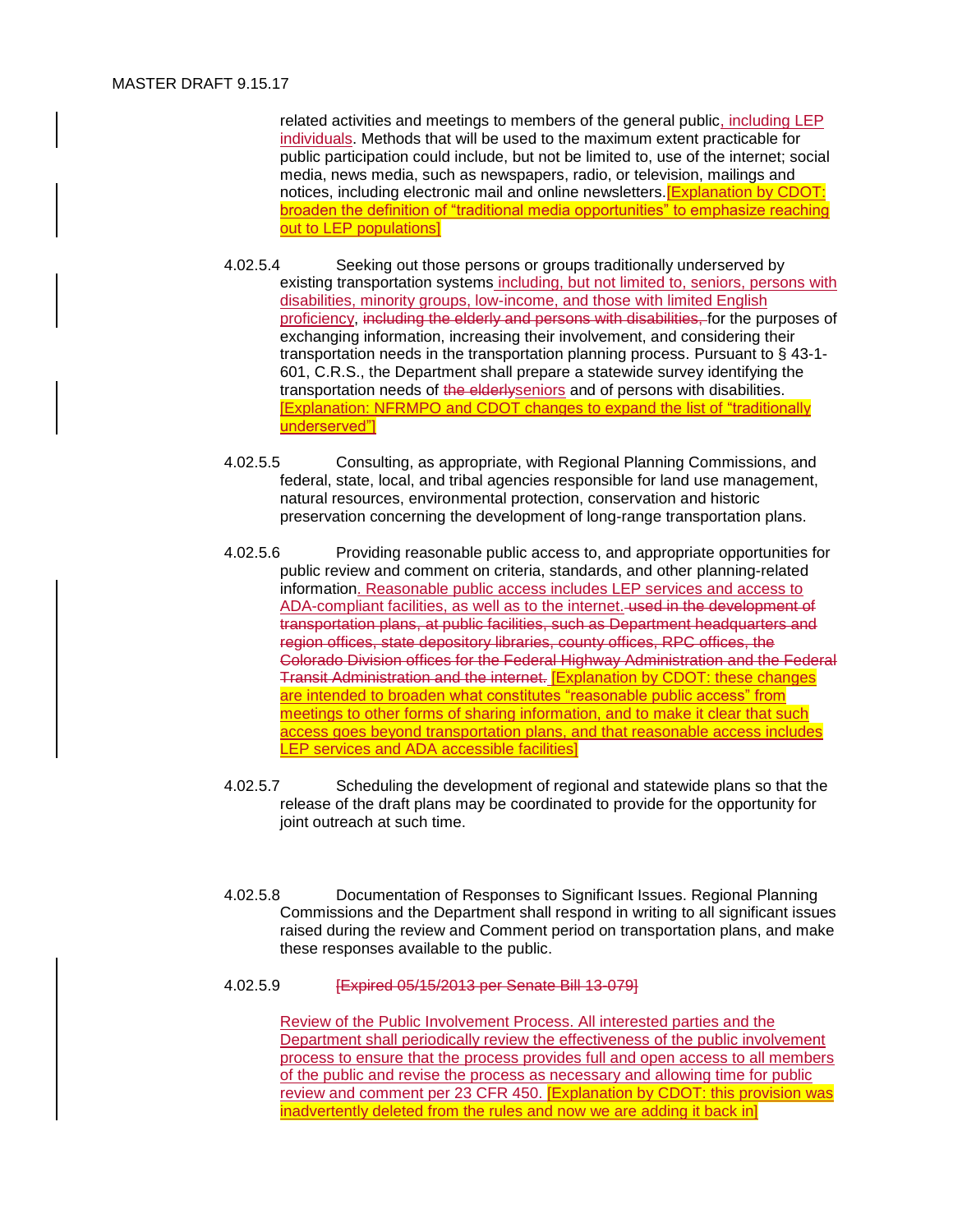### MASTER DRAFT 9.15.17

- 4.03 Transportation Systems Planning. Regional Planning Commissions, and the Department, shall use an integrated multimodal transportation systems planning approach in developing and updating the long-range Regional Transportation Plans and the long-range Statewide Transportation Plan for a minimum 20-year forecasting period. Regional Planning Commissions shall have flexibility in the methods selected for transportation systems planning based on the complexity of transportation problems and available resources within the TPR. The Department will provide guidance and assistance to the Regional Planning Commissions regarding the selection of appropriate methods.
	- 4.03.1 State and federal transportation system planning factors to be considered by Regional Planning Commissions and the Department during their respective transportation systems planning shall include, at a minimum, the factors described in § 43-1-1103 (5), C.R.S., and in 23 U.S.C. 134 and 135.
	- 4.03.2 Transportation systems planning by Regional Planning Commissions and the Department shall consider the results of any related studies that have been completed. Regional Planning Commissions and the Department may also identify any corridor(s) or subarea(s) where an environmental study or assessment may need to be performed in the future.
	- 403.3 Transportation systems planning by Regional Planning Commissions shall consider corridor vision needs and desired state of the transportation system including existing and future land use and infrastructure, major activity centers such as industrial, commercial and recreations areas, economic development, environmental protection, and modal choices.
	- 4.03.4 Transportation systems planning by Regional Planning Commissions shall include operational and management strategies to improve the performance of existing transportation facilities to relieve vehicular congestion and maximize the safety and mobility of people and goods.
	- 4.03.5 Transportation systems planning by the Department should include capital, operations, maintenance and management strategies, investments, procedures, and other measures to ensure the preservation and most efficient and effective use of CDOT facilities the state transportation system. **[Explanation by CDOT: "state transportation system"** is more inclusive than "CDOT facilities" and "efficient and effective" have different meanings in that what is most efficient is not necessarily most effective]
	- 4.03.6 Transportation systems planning by the Department shall consider and integrate all modes into the Statewide Transportation Plan and include coordination with Department modal plans and modal committees, such as the Transit and Rail Advisory Committee (TRAC).
	- 4.03.7 Transportation Systems Planning by the Department shall provide for the establishment and use of a performance-based approach to transportation decision-making to support the national goals described in 23 U.S.C. 150 (MAP-21) (FAST Act, P.L. 114-94). Performance targets that the Department establishes to address the performance measures described in 23 U.S.C. 150, where applicable, are to be used to track progress towards attainment of critical outcomes for the state. The state shall consider the performance measures and targets when developing policies, programs, and investment priorities reflected in the Statewide Transportation Plan and STIP. [Explanation by CDOT: updating federal law]
- 4.04 Regional Transportation Plans (RTP). Long-range regional transportation plans shall be developed, in accordance with federal (23 U.S.C. 134) and state (§ 43-1-1103 and § 43-1-1104, C.R.S.) law and implementing regulations, and are consistent with the applicable metropolitan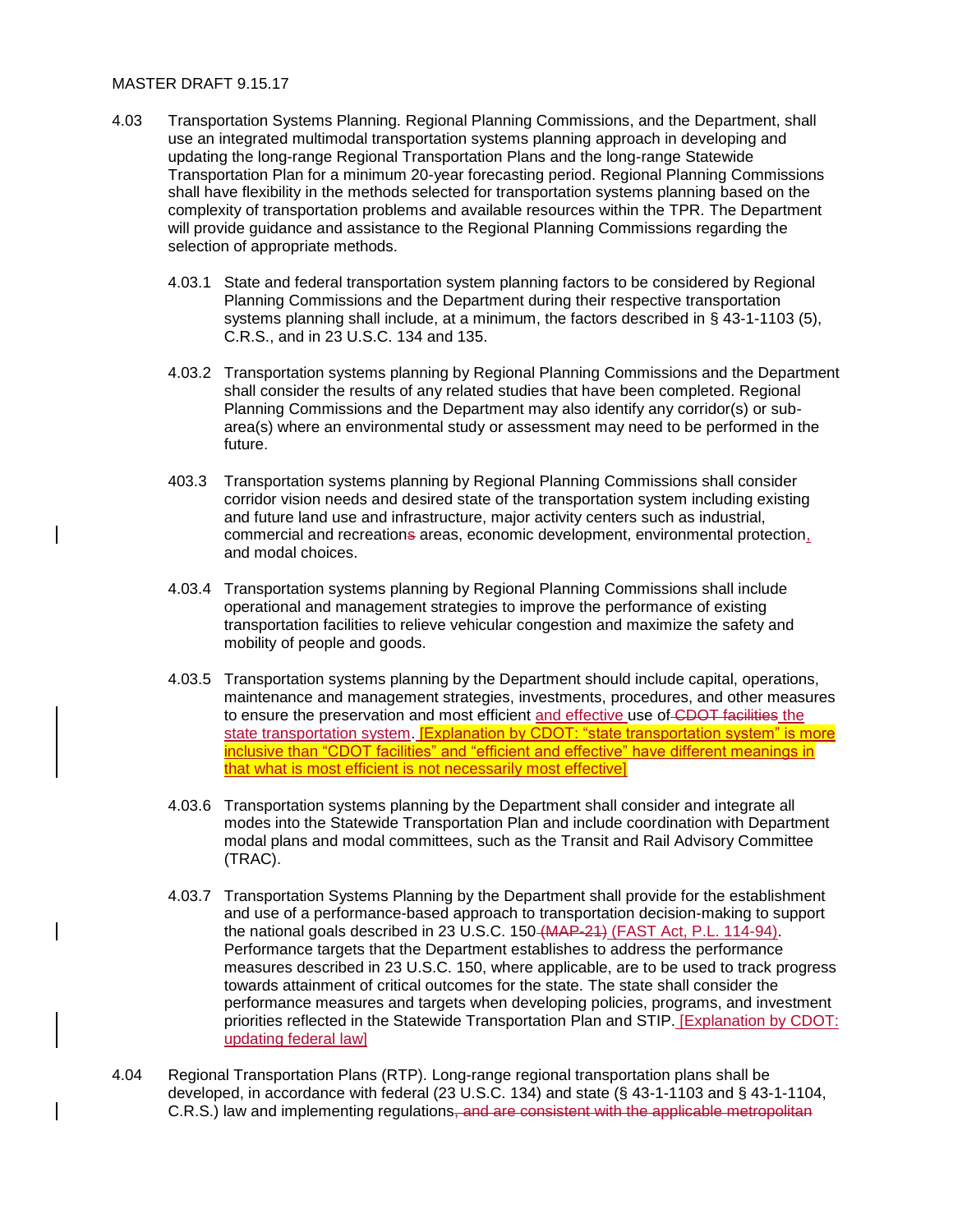planning sections of the Regional and Statewide Plan Guidebook developed by the Department in collaboration with its planning partners. Department selection of performance targets that address the performance measures shall be coordinated with the relevant MPOs to ensure consistency, to the maximum extent practicable.

- 4.04.1 Content of Regional Transportation Plans. Each RTP shall include, at a minimum, the following elements:
	- 4.04.1.1 Transportation system facility and service requirements ofwithin the TPR over a minimum 20-year planning period necessary to meet expected demand, and the anticipated capital, maintenance and operating cost for these facilities and services.
	- 4.04.1.2 For rural RTPs, t<sub>The fiscally constrained</sub> integrated performance-based multimodal transportation plan based on revenues reasonably expected to be available over the minimum 20-year planning period (fiscally constrained plan). For MPO performance-based multimodal transportation plans, a fiscally constrained finance plan. [Explanation by CDOT: under federal law, the financial plan section of the MPO plans must be fiscally constrained, but state law does not require rural RTPs to be fiscally constrained]
	- 4.04.1.3 Analysis of the planning factors referenced in these Rules upon which the transportation facility and service requirements and the fiscally constrained plan are based. [Explanation by CDOT: same as above]
	- 4.04.1.4 Identification and discussion of the results of completed environmental studies, corridor studies, or corridor visions, including a discussion of impacts to minority and low-income communities. [Explanation by CDOT: federal law requires consideration of impacts on minority and low-income communities]
	- 4.04.1.5 AInclude a discussion of potential environmental mitigation activities and potential areas to carry out these activities, including activities that may have the greatest potential to restore and maintain the environmental functions affected by the plan.
	- 4.04.1.6 An RTP identifying Identification of financial resources distributed to the urban TPRs and made available for rural TPR input to the CDOT Regions on their use to implement for implementing the fiscally constrained plan over the minimum forecasting period, and results expected to be achieved based on regional priorities. [Explanation by CDOT: word change is intended to reflect current practice, that the 3 larger MPOs (DRCOG, NFRMPO, PPACG) are allocated by formula financial resources for different funding types in resource distribution, and the rural RPCs have the greatest input into use of the Regional Priority Program funds. "Fiscally constrained" may be unnecessary modifier]
	- 4.04.1.7 Documentation of the public notification and public participation process pursuant to these Rules.
	- 4.04.1.8 A resolution of adoption by the responsible Metropolitan Planning Organization or the Regional Planning Commission.
- 4.04.2 Products and reviews
	- 4.04.2.1 Draft Plan. Transportation Planning Regions shall provide a draft of the RTP to the Department through the Division of Transportation Development.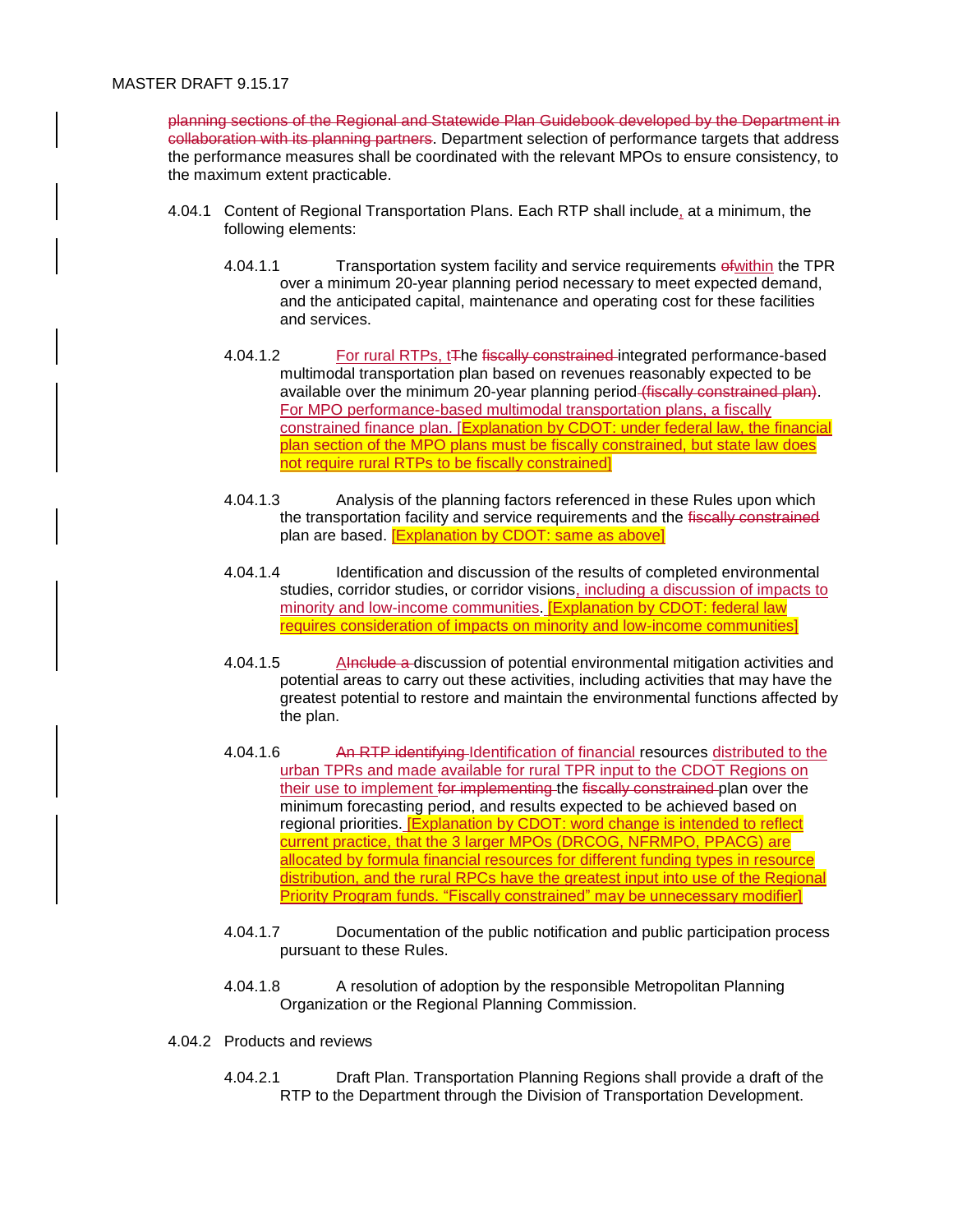# 4.04.2.2 [Expired 05/15/2013 per Senate Bill 13-079]

Draft Plan Review. Upon receipt of the draft RTPs, the Department will initiate its review and schedule the STAC review (pursuant to these Rules). The Department will provide its comments and STAC comments to the Transportation Planning Region within a minimum of 30 days of receiving the draft RTP. Regional transportation plans in metropolitan areas completed pursuant to the schedule identified in 23 CFR 450.322 shall be subject to the provisions of this section prior to being submitted to the Department for consideration as an amendment to the statewide transportation plan. [Explanation by CDOT: this provision was inadvertently deleted from the rules and now we are adding it back in]

4.04.2.3 Final Plan. Transportation Planning Regions shall provide the final RTP to the Department through the Division of Transportation Development.

### 4.04.2.4 [Expired 05/15/2013 per Senate Bill 13-079]

Final Plan Review. Upon receipt of the final RTP, the Department will initiate its review and schedule the STAC review (pursuant to these Rules) of the final RTPs to determine if the plans incorporate the elements required by the Rules. If the Department determines that a final RTP is not complete, including if the final RTP does not incorporate the elements required by these Rules, then the Department will not integrate that RTP into the statewide plan until the Transportation Planning Region has sufficiently revised that RTP, as determined by the Department with advice from the STAC. The Department will provide its comments and STAC comments to the Transportation Planning Region within a minimum of 30 days of receiving the final RTP. Transportation Planning Regions shall submit any RTP revisions based on comments from the Department and STAC review within 30 days of the Department's provision of such comments. Regional transportation plans in metropolitan areas completed pursuant to the schedule identified in 23 CFR 450.322 shall be subject to the provisions of this section prior to being submitted to the Department for consideration as an amendment to the statewide transportation plan. [Explanation by CDOT: this provision was inadvertently deleted from the rules and now we are adding it back in]

- 4.05 Maintenance and Nonattainment Areas. Each RTP, or RTP amendment, shall include a section that:
	- 4.05.1 Identifies any area within the TPR that is designated as a maintenance or Nonattainment area.
	- 4.05.2 Addresses, in either a qualitative or quantitative manner, whether transportation related emissions associated with the pollutant of concern in the TPR are expected to increase over the long-range planning period and, if so, what effect that increase might have in causing a maintenance area for an NAAQS pollutant to become a nonattainment area, Nonattainment, or a nNon-attainment area to exceed its emission budget in the approved State Implementation Plan. [Explanation by CDOT: clarified that the pollutant is the NAAQS pollutant]
	- 4.05.3 If transportation related emissions associated with the pollutant are expected to increase over the long-range planning period, identifies which programs or measures are included in the RTP to decrease the likelihood of that area becoming a Nonattainment area for the pollutant of concern.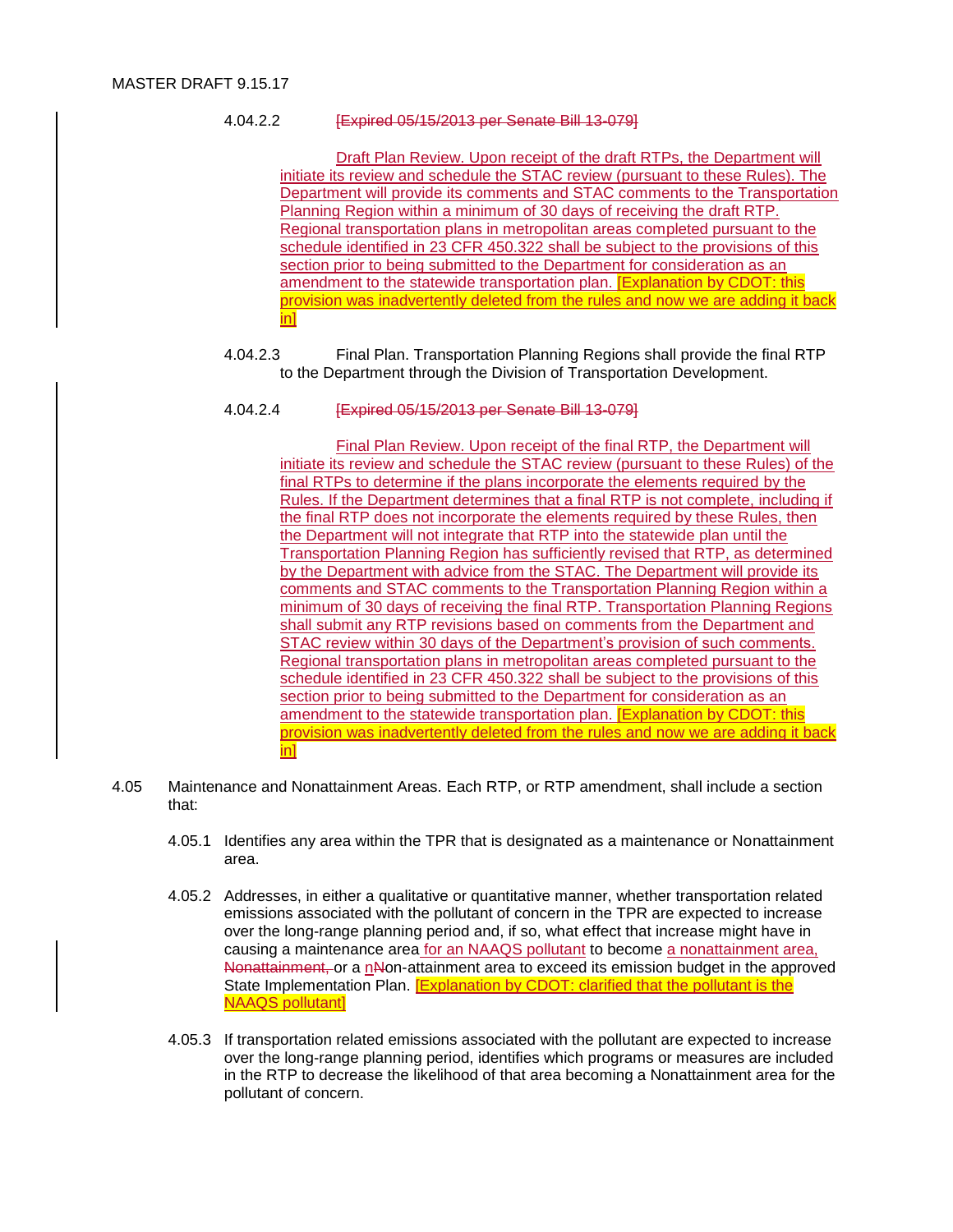#### MASTER DRAFT 9.15.17

- 4.06 Statewide Transportation Plan. The Regional Transportation Plans submitted by the Regional Planning Commissions shall, along with direction provided through Transportation Commission policies and guidance, form the basis for developing and amending the Statewide Transportation Plan. The Statewide Transportation Plan shall cover a minimum 20-year planning period at the time of adoption and shall guide the development and implementation of a performance-based multimodal transportation system for the State.
	- 4.06.1 The Statewide Transportation Plan development shall:
		- 4.06.1.1 Integrate and consolidate the RTP's and the Department's systems planning, pursuant to these Rules, into a fiscally constrained long-range 20-year multimodal transportation plan that presents a clear, concise path for future transportation in Colorado. [Explanation: NFRMPO and CDOT change, the federal law does not require that SWPs be fiscally constrained]
		- 4.06.1.2 Include the long-term transportation concerns of the Southern Ute Indian Tribe and the Ute Mountain Ute Tribe in the development of the Statewide Transportation Plan.
		- 4.06.1.3 Coordinate with other state and federal agencies responsible for land use management, natural resources, environmental protection, conservation, and historic preservation.
		- 4.06.1.4 Include a discussion of potential environmental mitigation activities and potential areas to carry out these activities that may have the greatest potential to restore and maintain the environmental functions affected by the plan developed in consultation with federal, state, and tribal wildlife, land management and regulatory agencies.
		- 4.06.1.5 Include a comparison of transportation plans to state and tribal conservation plans or maps and to inventories of natural or historical resources.
		- 4.06.1.6 Provide for overall multimodal transportation system management on a statewide basis.
		- 4.06.1.7 [Expired 05/15/2013 per Senate Bill 13-079]

The Statewide Transportation Plan shall be coordinated with metropolitan transportation plans pursuant to 23 CFR 450, § 43-1-1103 and § 43-1-1105, C.R.S. Department selection of performance targets shall be coordinated with the MPOs to ensure consistency, to the maximum extent practicable. **[Explanation by CDOT: this provision was** inadvertently deleted from the rules and now we are adding it back in]

- 4.06.2 Content of the Statewide Transportation Plan. At a minimum, the Statewide Transportation Plan shall include priorities as identified in the RTPs, as identified in these Rules and pursuant to federal planning laws and regulations. The Statewide Transportation Plan shall be submitted to the Colorado Transportation Commission for its consideration and approval.
- 4.06.3. Review and Adoption of the Statewide Transportation Plan.
	- 4.06.3.1 The Department will submit a draft Statewide Transportation Plan to the Commission, the STAC, and all interested parties for review and comment. The review and comment period will be conducted for a minimum of 30 days. The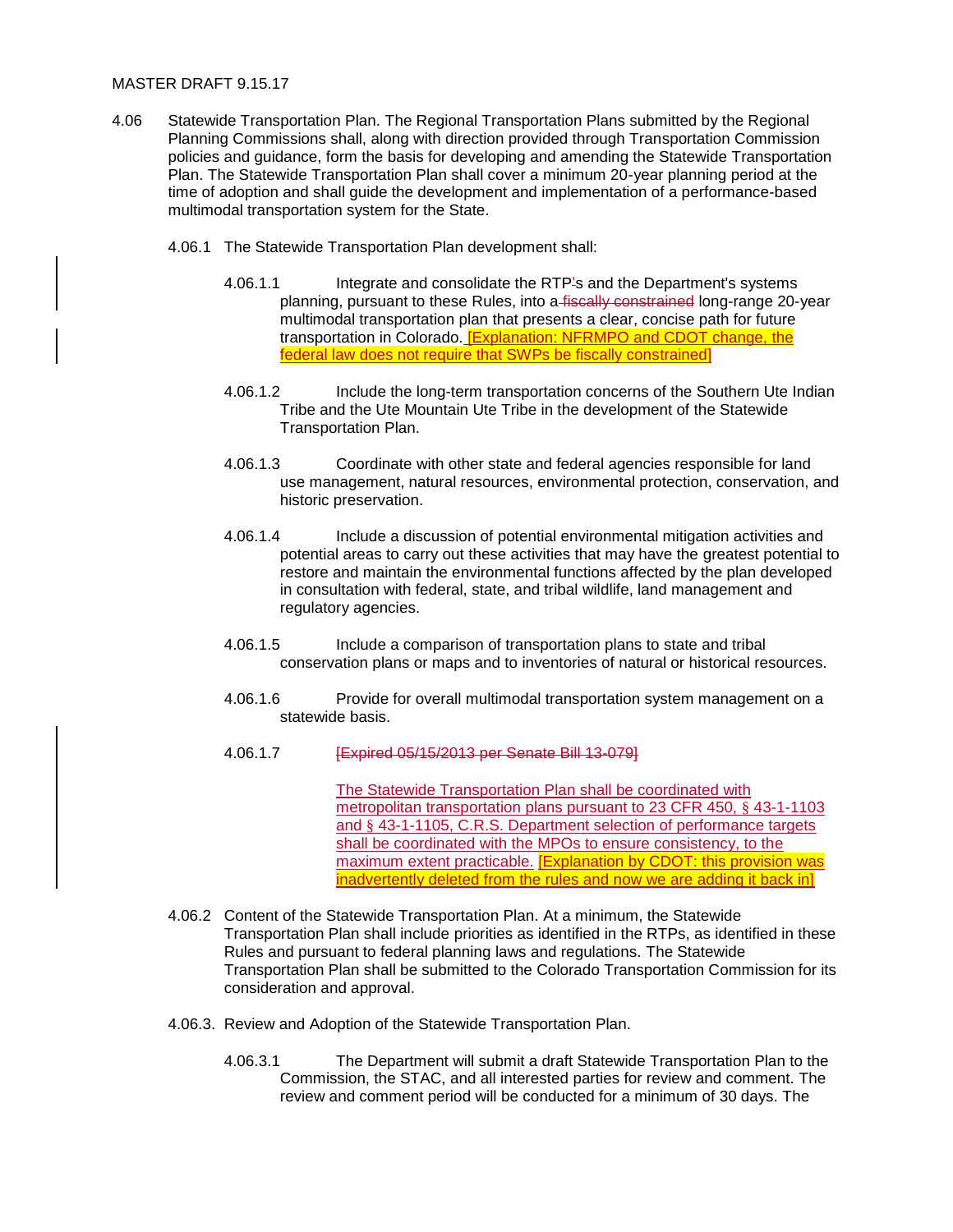publication will be available at public facilities, such as at the Department headquarters and region offices, state depository libraries, county offices, TPR offices, Colorado Division offices of the Federal Highway Administration and Federal Transit Administration, and the internet.

4.06.3.2 The Department will submit the final Statewide Transportation Plan to the Colorado Transportation Commission for adoption.

# **5.00 Updates to Regional and Statewide Transportation Plans.**

- 5.01 Plan Update Process. The updates of Regional Transportation Plans and the Statewide Transportation Plan shall be completed on a periodic basis through the same process governing development of these plans pursuant to these Rules. The update cycle shall comply with federal and state law and be determined in consultation with the Transportation Commission, the Department, the STAC and the MPOs so that the respective update cycles will coincide.
- 5.02 Notice by Department of Plan Update Cycle. The Department will notify Regional Planning Commissions and the MPOs of the initiation of each plan update cycle, and the schedule for completion. In TPRs without a Regional Planning Commission, the Department will notify municipalities and counties of the initiation of each plan update cycle, the schedule for completion, and the opportunity to establish an RPC for the purpose of transportation planning. [Explanation by CDOT: deleted sentence because no longer applicable]
- 5.03 Department Responsibility for Planning in TPRs That Do Not Have a Regional Planning Commission. If the Department has not received notice of intent to form a RPC and/or to update the RTP, then the Department will be responsible for Statewide Transportation Plan update activities within the TPR, for consideration in the Statewide Transportation Plan, pursuant to § 43- 1-1103 (3) (b), C.R.S. [Explanation by CDOT: deleted because no longer applicable]

#### **6.00 Amendments to the Regional and Statewide Transportation Plans.**

- 6.01 Basis for Transportation Plan Amendments.
	- 6.01.1 Between regularly-scheduled updates of Regional Transportation Plans and the Statewide Transportation Plan, circumstances may alter the results of Transportation Systems Planning upon which these plans are based. Such change in circumstances may require an addition, deletion, or other change to a Regional Transportation Plan or the Statewide Transportation Plan.
	- 6.01.2 [Expired 05/15/2013 per Senate Bill 13-079]

Updates or amendments to Regional Transportation Plans in metropolitan areas completed pursuant to the schedule identified in 23 CFR 450 shall be submitted to the Department for consideration as an amendment to the Statewide Transportation Plan. Such additions, deletions, or changes may require an amendment to the Statewide Transportation Plan. [Explanation by CDOT: this provision was inadvertently deleted from the rules and now we are adding it back in

6.01.3 Amendments to the Regional Transportation Plans and/or the Statewide Transportation Plan may be necessary to ensure fiscal constraint or to maintain alignment between Corridor Visions and the implementing strategies. The process and requirements for plan amendments shall be included in the Guidebook. [Explanation by CDOT: CDOT no longer uses the Guidebook]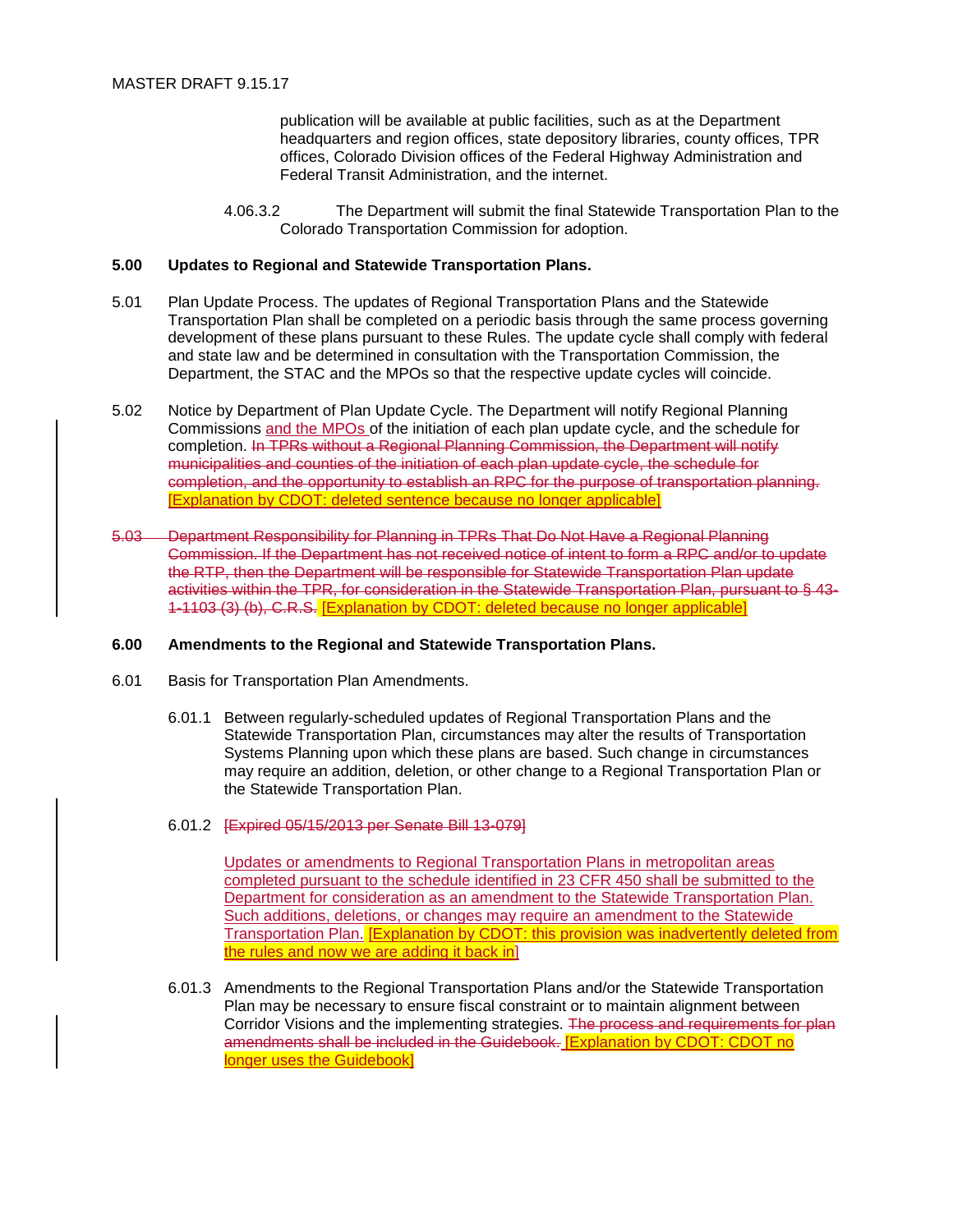- 6.01.4 All aAmendments to the Statewide Transportation Plan must be approved by the Transportation Commission. Those amendments approved by the Transportation Commission, shall be deemed to be incorporated into that plan.
- 6.02 Amendment Process
	- 6.02.1 The process to consider amendments to Regional Transportation Plans shall be carried out by RPCs and the MPOs. and to the Statewide Transportation Plan shall be carried out by Regional Planning Commissions and by the Department, respectively, annually, if necessary. That The amendment review process for Regional Transportation Plans shall include an evaluation, review, and approval by the respective Regional Planning CommissionRPC or MPO and the Department provided that nothing in the Rules shall supersede or constrain the MPO planning process required by 23 U.S.C. 134. [Explanation by CDOT: it was confusing to have the amendment process for MPO plans and rural RTPs discussed with the amendment process for SWPs, so the change is to separate those]
	- 6.XX The process to consider amendments to the Statewide Transportation Plan shall be carried out by the Department, either in considering a proposed amendment to the Statewide Transportation Plan from a requesting RPC or MPO or on its own initiative. [Explanation by CDOT: this is to acknowledge that the department sometimes does its own plan amendment, such as for the 2035 Plan Amendment]

### **7.00 Transportation Improvement Programs (TIPs) and Statewide Transportation Improvement Program (STIP).**

7.01 [Expired 05/15/2013 per Senate Bill 13-079]

TIP development shall occur in accordance with 23 CFR 450 Subpart C. The Department will develop the STIP in accordance with 23 CFR 450 Subpart B, as well as with the STIP Development Guidance and Project Priority Programming Process (4P) (February 2015), as adopted by the Commission. [Explanation by CDOT: this provision was inadvertently deleted from the rules and now we are adding it back in, and the reference to the guidance was updated with more detail]

- 7.02 The Department will work with its planning partners to coordinate a schedule for development and adoption of TIPs and the STIP.
- 7.03 [Expired 05/15/2013 per Senate Bill 13-079]

A TIP for an MPO that is in a non-attainment or Maintenance Area must first receive a conformity determination by FHWA and FTA before inclusion in the STIP pursuant to 23 CFR 450. **[Explanation by CDOT: this provision was inadvertently deleted from the rules and now we are** adding it back in, and removed the reference to MAP-21.]

7.04 [Expired 05/15/2013 per Senate Bill 13-079]

MPO TIPs and Colorado's STIP must be fiscally constrained. Under 23 CFR 450, each project or project phase included in an MPO TIP shall be consistent with an approved metropolitan transportation plan, and each project or project phase included in the STIP shall be consistent with the long-range statewide transportation plan. Additionally, guidance on the development on TIPs and STIPs is found in the STIP Development Guidance and Project Priority Programming Process (4P) (February 2015) document. **[Explanation by CDOT: this provision was inadvertently** deleted from the rules and now we are adding it back in, and updating language to emphasize